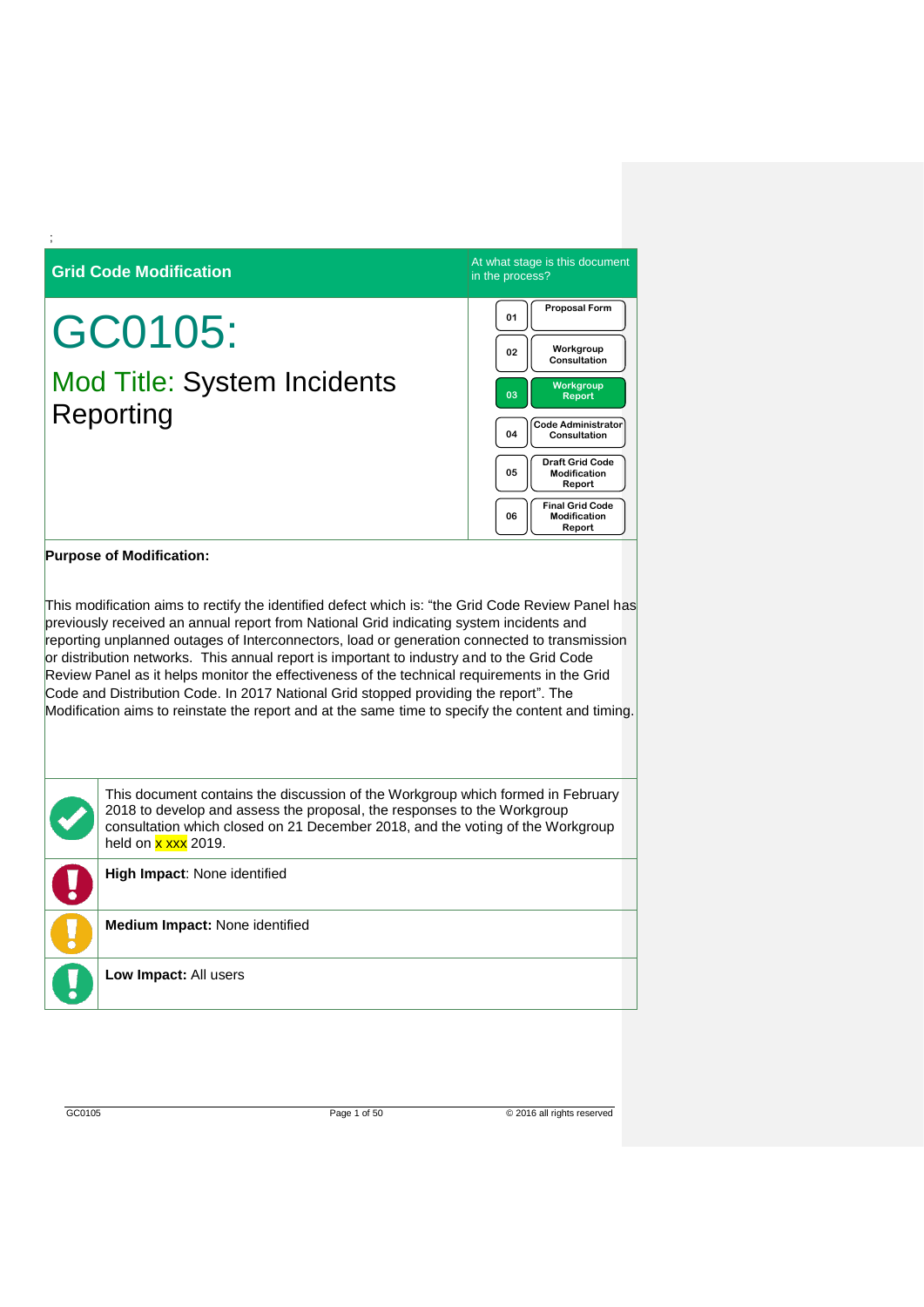| 1                                                                                            | <b>About this document</b>                   | 3  |  |  |
|----------------------------------------------------------------------------------------------|----------------------------------------------|----|--|--|
| $\mathbf{2}$                                                                                 | <b>Original Proposal</b>                     | 5  |  |  |
| 3                                                                                            | <b>Proposer's Solution</b>                   | 6  |  |  |
| 4                                                                                            | <b>Workgroup Discussions</b>                 | 10 |  |  |
| 5                                                                                            | <b>Workgroup Vote</b>                        | 20 |  |  |
| 6                                                                                            | <b>GC0105: Relevant Grid Code Objectives</b> | 23 |  |  |
| 7                                                                                            | <b>Implementation</b>                        | 24 |  |  |
| 8                                                                                            | <b>Legal Text</b>                            | 24 |  |  |
| Annex 1: GC0105 Terms of Reference                                                           |                                              |    |  |  |
| Annex 2: Most recent system incidents report to GCRP in<br>January 2017 ref ROCOF GCRP 15-16 |                                              |    |  |  |
| <b>Annex 3: Proposer Presentation to Workgroup October 2018</b><br>"Examples of reporting"   |                                              |    |  |  |
| <b>Annex 4: NGET Proposed Workgroup Alternative Grid Code</b><br><b>Modification (WAGCM)</b> |                                              |    |  |  |
| <b>Annex 5: Workgroup Consultation Responses</b>                                             |                                              |    |  |  |
| <b>Annex 6: Workgroup Attendance Register</b><br>481                                         |                                              |    |  |  |
| <b>Annex 7: Proposer's Solution Legal Text</b>                                               |                                              |    |  |  |
|                                                                                              | <b>Annex 8: WAGCM1 Legal Text</b>            | 43 |  |  |
|                                                                                              |                                              |    |  |  |

## **Any questions?** Contact: Emma Hart **Code Administrator** CO [Emma.Hart@nationalgrid.com](mailto:Emma.Hart@nationalgrid.com) **07790370027 Proposer: Guy Nicholson, Statkraft (formally Element Power) National Grid ESO Representative: Simon Sheridan** 20

**Simon.Sheridan@nationalgri deso.com**

## **Timetable**

**Contents** 

| The Grid Code Review Panel has agreed the following timetable:                        |  |  |  |  |  |
|---------------------------------------------------------------------------------------|--|--|--|--|--|
| 10 October 2017<br>Modification Stage 1 (modification raised)                         |  |  |  |  |  |
| Initial consideration by Workgroup<br>22 February 2018                                |  |  |  |  |  |
| Workgroup Consultation issued to the Industry<br>29 November 2018                     |  |  |  |  |  |
| Modification concluded by Workgroup<br><b>xxxx 2019</b>                               |  |  |  |  |  |
| Workgroup Report presented to Panel<br><b>xxxx 2019</b>                               |  |  |  |  |  |
| Code Administration Consultation Report issued to<br><b>xxxx 2019</b><br>the Industry |  |  |  |  |  |
| xxxx 2019<br>Draft Final Modification Report presented to Panel                       |  |  |  |  |  |
| Modification Panel decision<br><b>xxxx 2019</b>                                       |  |  |  |  |  |
| Final Modification Report issued the Authority<br><b>xxxx 2019</b>                    |  |  |  |  |  |
| Decision implemented in Grid Code<br><b>xxxx 2019</b>                                 |  |  |  |  |  |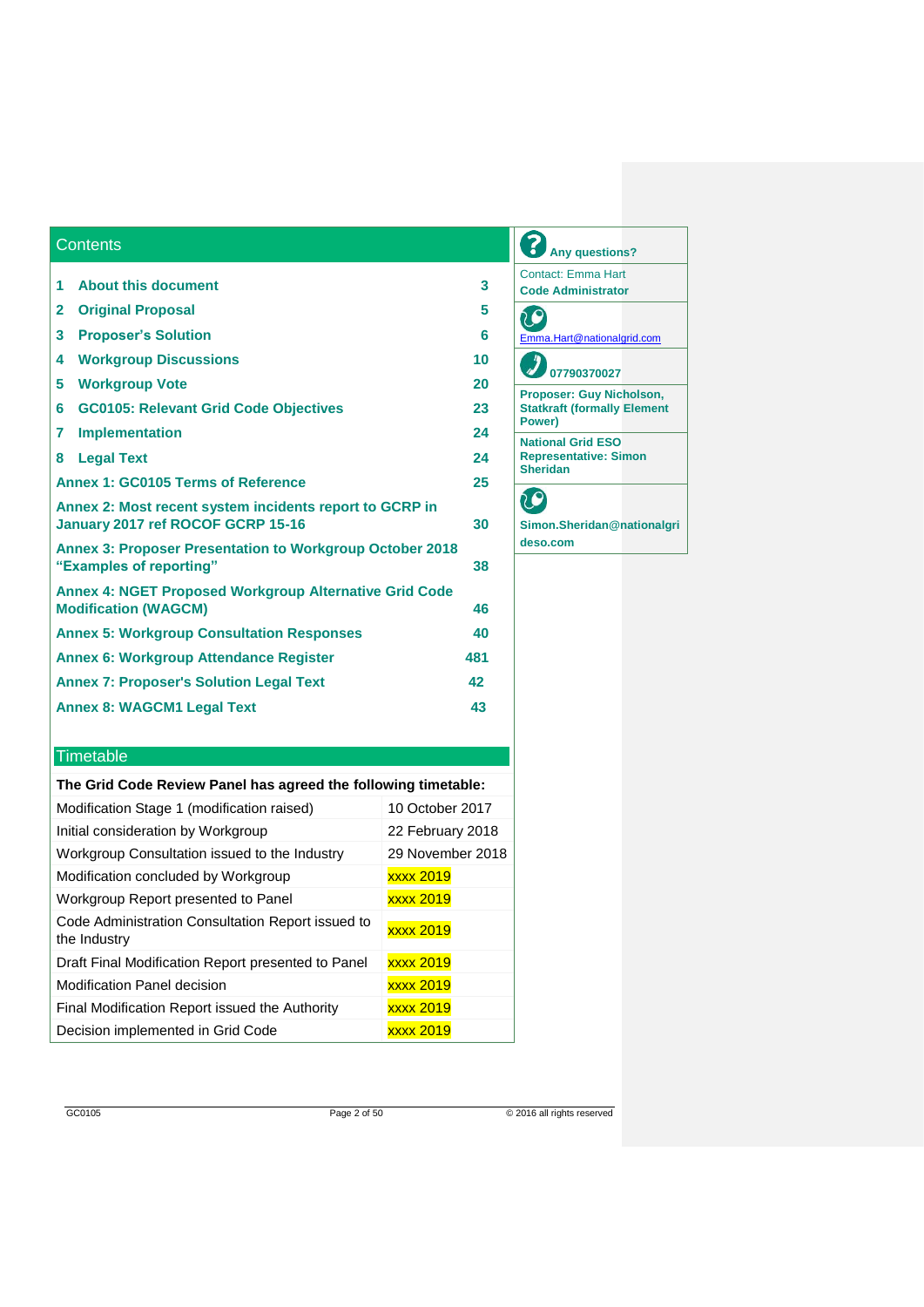## **1 About this document**

#### **Executive Summary**

This document is the Workgroup Report and contains the discussion of the Workgroup which formed in February 2018 to develop and assess the proposal.

GC0105 was proposed by Element Power, which was subsequently acquired by Statkraft (the Proposer) on 10 October 2017. The modification proposal was submitted to the Grid Code Review Panel for its consideration on 18 October 2017. The Panel decided to send the Original Proposal to a Workgroup to be developed and assessed against the Applicable Grid Code Objectives.

The Proposer raised the modification proposal due to an identified defect, defined below, in the Grid Code. The defect relates to the continued production of an annual report on system incidents by National Grid Electricity System Operator (National Grid ESO). The Proposer's Original Solution, put forward on 10 October 2017, was modified during the Workgroup process (9 Workgroup meetings, a consultation and bilateral discussions) to the Proposer's Solution in Section 3 below. National Grid ESO have proposed a Workgroup Alternative Grid Code Modification proposal (WAGCM) which is set out in Annex 4. As part of the work undertaken by the Workgroup, a Workgroup Consultation, which closed on 21 December 2018, was undertaken. The details of the outcome of the consultation can be found in Section 4 and the responses are detailed in Annex 5. The Workgroup has voted on the options and recorded their views in Section 5 below.

In this document the following terms are used:

| Term/Acronym                                                           | <b>Definition</b>                                                                                                                      |
|------------------------------------------------------------------------|----------------------------------------------------------------------------------------------------------------------------------------|
| Grid Code Review Panel (GCRP)                                          | A Panel of elected and appointed<br>individuals that make decisions in relation<br>to proposed and ongoing Grid Code<br>modifications. |
| National Grid<br>Electricity<br>System<br>Operator (National Grid ESO) | The Electricity System Operator for<br><b>England and Wales</b>                                                                        |
| Original Proposal                                                      | This is the Modification Proposal as<br>raised on 10 October 2017 and presented                                                        |
| GC0105                                                                 | Page 3 of 50<br>© 2016 all rights reserved                                                                                             |

**Commented [H(E1]:** Including the webex scheduled on 2 October 2019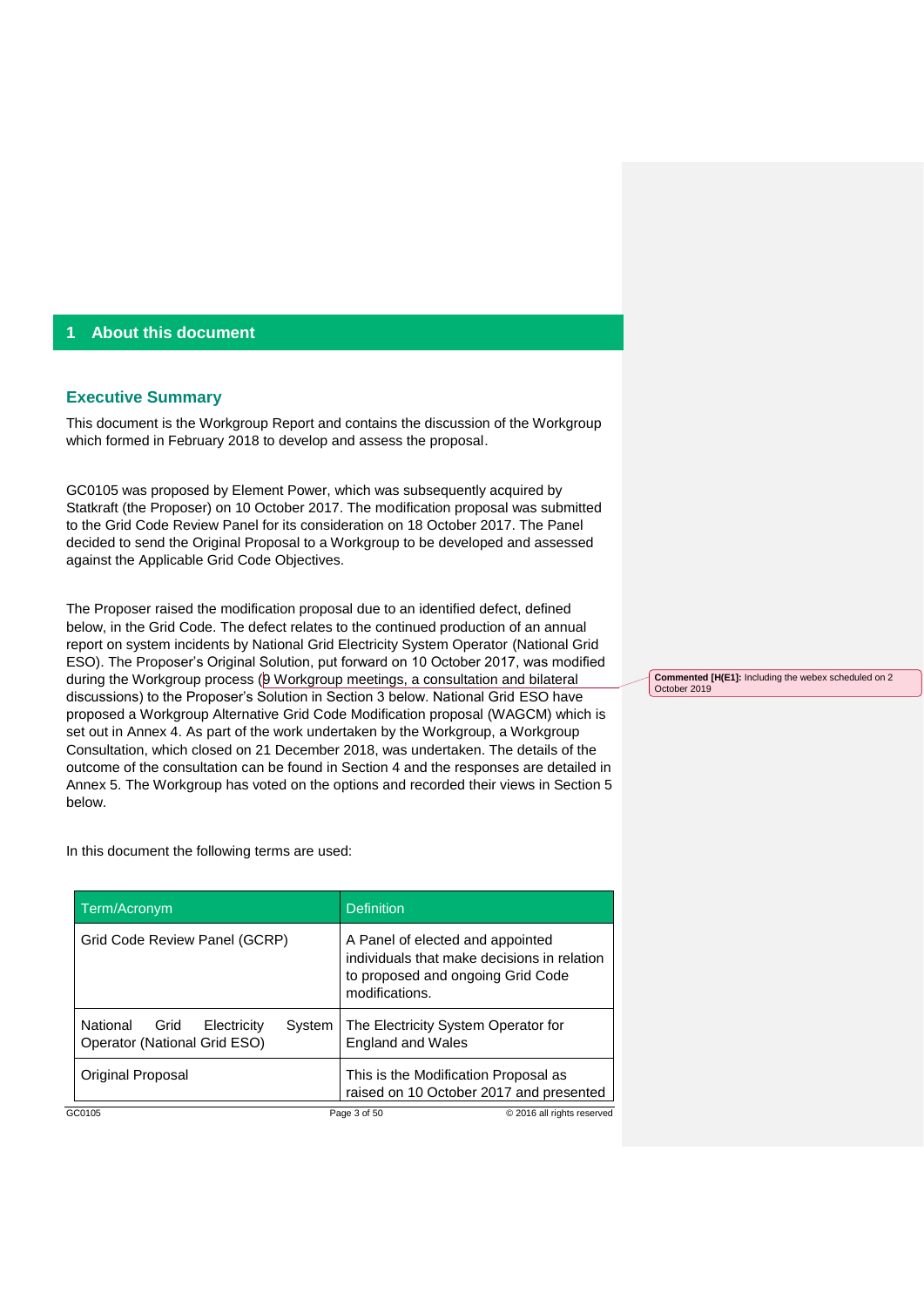|                                                                  | to the Grid Code Review Panel 18<br>October 2018.                                                            |
|------------------------------------------------------------------|--------------------------------------------------------------------------------------------------------------|
| Proposer's Solution                                              | This is the Proposer's final solution (i.e.<br>Modification) developed through the work<br>of the Workgroup. |
| RoCoF                                                            | Rate of Change of Frequency Hz/s                                                                             |
| SOF                                                              | <b>System Operability Framework</b>                                                                          |
| <b>STC</b>                                                       | System Operator Transmission Owner<br>Code                                                                   |
| <b>STCP</b>                                                      | System Operator Transmission Owner<br>Code Procedure.                                                        |
| System Operation Guideline (SOGL)                                | The European Union System Operation<br>Guideline                                                             |
| System Operator Transmission Owner<br>Code (STC)                 | A code that defines the relationship<br>between the transmission system owners<br>and the National Grid ESO. |
| Workgroup<br>Alternative<br>Grid<br>Code<br>Modification (WAGCM) | This is the alternative proposal that has<br>been raised by the National Grid ESO<br>representative.         |

## **Background**

GC0105 aims to amend the Grid Code to incorporate a Systems Incident Report that would be produced by National Grid ESO. The Workgroup consulted on the Proposer's Solution and WAGCM and a total of four responses were received. These responses can be found in Annex 5 below.

Section 2 (Original Proposal) and Section 3 (Proposer's Solution) are sourced directly from the Proposer and any statements or assertions have not been altered or substantiated/supported or refuted by the Workgroup. Section 4 of the Workgroup Report contains the discussion by the Workgroup in relation to the Original Proposal, Proposer's Solution, and the work undertaken to reach its final form as presented in this report.

The Grid Code Review Panel (GCRP) detailed in the Terms of Reference the scope of the work for the GC0105 Workgroup and the specific areas the Workgroup should consider. The table below details these specific areas where the Workgroup have covered them.

The full Terms of Reference can be found in Annex 1.

GC0105 Page 4 of 50 © 2016 all rights reserved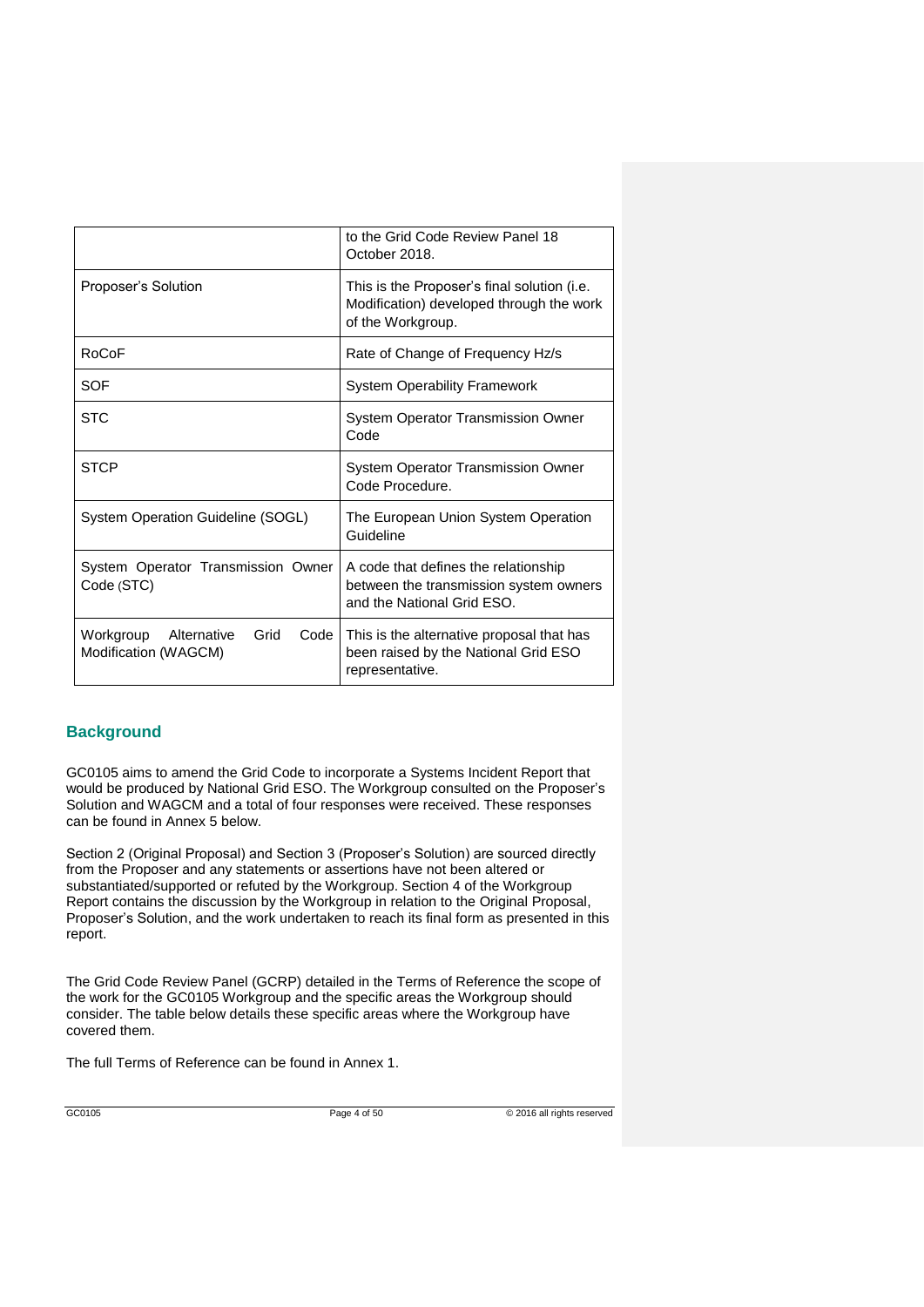| <b>Specific Area</b>                                                                                   | Location in the report        |
|--------------------------------------------------------------------------------------------------------|-------------------------------|
| Impact on system processes for National<br>Grid ESO <sup>1</sup> and other users                       | Section 3 and 4 of the report |
| History of previous reports and<br>consideration of previous reporting<br>mechanism                    | Section 3 and 4 of the report |
| Benefits to system operator and users in<br>helping to perform future policy                           | Section 3 and 4 of the report |
| Suitability/flexibility of report for future use                                                       | Section 3 and 4 of the report |
| Inclusion of 'SOF' scenarios and<br>demonstration of what industry wants to do<br>with the information | Section 3 and 4 of the report |

## **2 Original Proposal**

## **Defect**

The Grid Code Review Panel (GCRP) has previously received an annual report from National Grid **ESO** indicating system incidents and reporting unplanned outages of Iinterconnectors, load or generation connected to transmission or distribution networks. This annual report is important to industry and to the Grid-Code-Review-Panel as it helps monitor the effectiveness of the technical requirements in the Grid Code and Distribution Code. In 2017 National Grid stopped providing the report.

## **What**

National Grid has produced System Incidents reports for the Grid-Code-Review-Panel on an approximate annual basis for approaching 20 years; however, the requirement to do so and the specification for the report have not been included in the Grid Code. The requirement for National Grid ESOin its role as GB System Operator to provide this report to the PanelGCRP needs to be enshrined in the Grid Code.

## **Why**

-

National Grid **ESO** has provided the report in the past. The report has been vital in monitoring the effectiveness of the Grid Code for example the risk of generation and consequently load disconnection as a result of high Rate of Change of Frequency

**Commented [H(E2]:** Guy, can you please check you are happy with my amends? I have updated this section to ensure there is consistency throughout the document.

<sup>&</sup>lt;sup>1</sup> NB legal separation of National Grid Transmission Owner and National Grid Electricity System Operator occurred on 1 April 2019. Therefore, this term of reference is deemed to relate to the Electricity System Operator. All references within this report which relate to current functions carried out by National Grid ESO have been updated accordingly within this report to refer to National Grid ESO.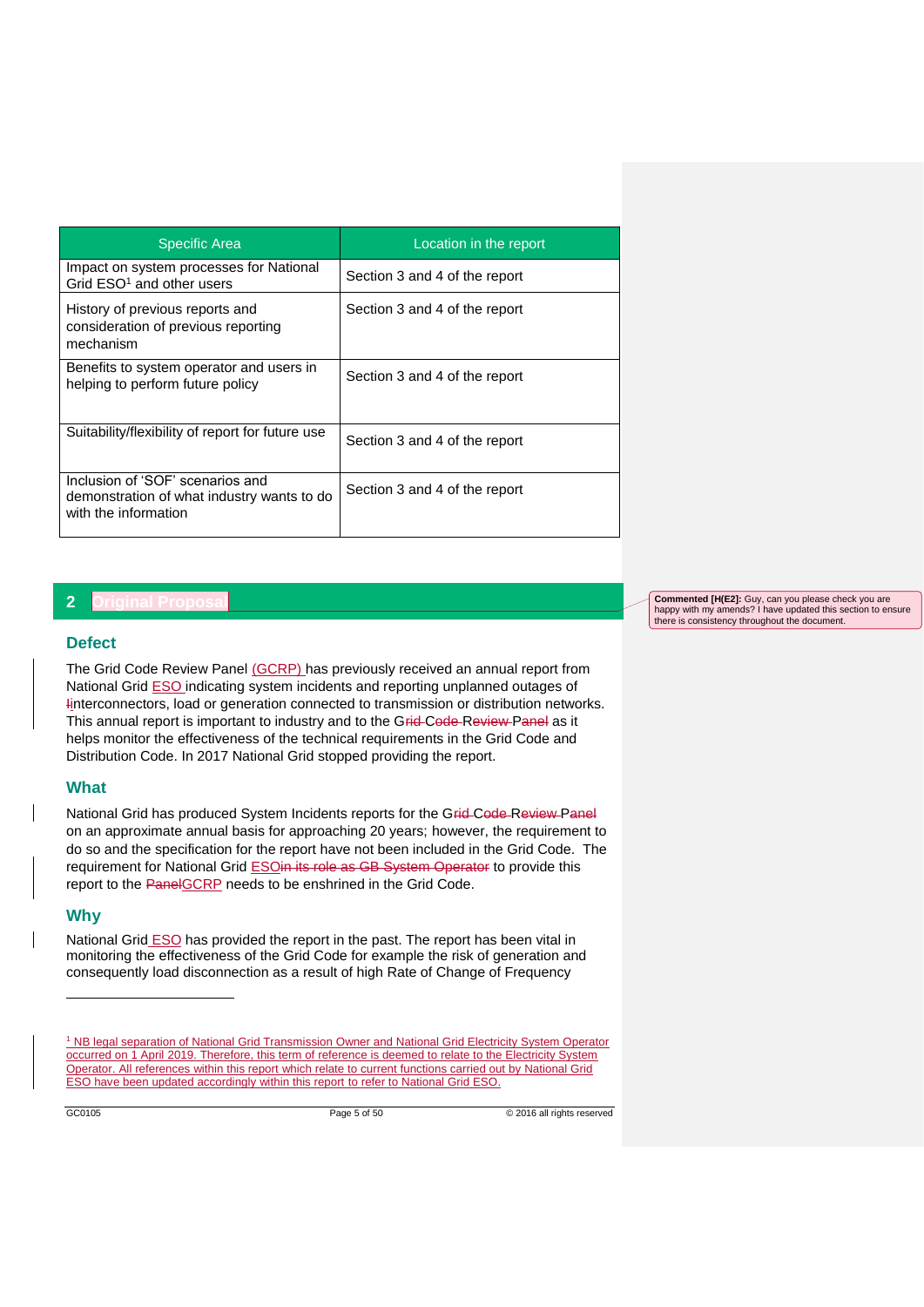(RoCoF) events. The reporting procedure was established in 1997 and was referenced in National Grid ESO's February 2009 report on the load disconnection during the significant system incident occurring on 27 May 2008.

Under the new governance arrangements, National Grid ESO has taken the view that the System Incidents report is not mandated by the Grid Code and therefore may not necessarily be delivered. By putting the requirement into the Grid Code this defect will be rectified. Examples of reporting by EirGrid, FinGrid and National Grid ESO at the Ops Forum are included in Annex 1. <sup>2</sup> Future reporting will help ensure that the Grid Code requirements are fit for purpose and will serve as an early warning if certain Grid Code requirements need to be reassessed as the transmission and distribution systems (together with the load and generation connected to them) changes as GB moves towards a low carbon economy.

#### **How**

-

The Grid Code will be modified to codify the requirement on National Grid ESO to produce the report.

## **3 Proposer's Solution**

The Proposer's Solution which has developed from the Original Proposal through workgroup discussions, a consultation and several bilateral discussions, is to codify in the Grid Code a requirement for National Grid ESO to annually prepare and present to the November<sup>3</sup>produce a monthly report of incidents and frequency data to be provided to the Grid Code Review Panel. every year a The report will be titled- System **Incidents Report -and containing the following information:** 

- 1. A record of each and all of any of the following events very significant event on the National Electricity Transmission System including the following events:
	- i. A loss of infeed or exfeed (import or export including generation, demand and interconnection) of =>250MW.
	- ii. a frequency excursion outside the limits<sup>4</sup> 49.7590-50.2540Hz.
	- iii. A fault on the transmission network which:
		- A. Could be linked to the known or reported tripping of 250MW or more as in (i) aboveany Power Station, DC Converter or User System; and/or-

GC0105 **Page 6 of 50 Page 6 of 50 CO105 Page 6 of 50 CO105 Page 8 of 50 CO105 Page 8 of 50 CO105 Page 8 of 50 CO105 Page 8 of 50 CO105 Page 8 of 50 CO105 Page 8 of 50 CO105 Page 8 of 50** <sup>4</sup> Refer to Grid Code definition of "Target Frequency"

**Commented [H(E3]:** Guy, I have amended this in track changes for you for ease. Can you please check you are happy with this as you own this section?

I have taken the details from your latest version of legal text circulated around the workgroup and updated the first paragraph to reflect the changes.

<sup>&</sup>lt;sup>2</sup> Annex 1 is the presentation (7 slides) from Element Power in October 2018.

<sup>&</sup>lt;sup>3</sup> November has been chosen as summer is the most challenging period for operating the system (due to the lighter loading and higher % penetrations of renewables) and an October report will be up to date for summer events.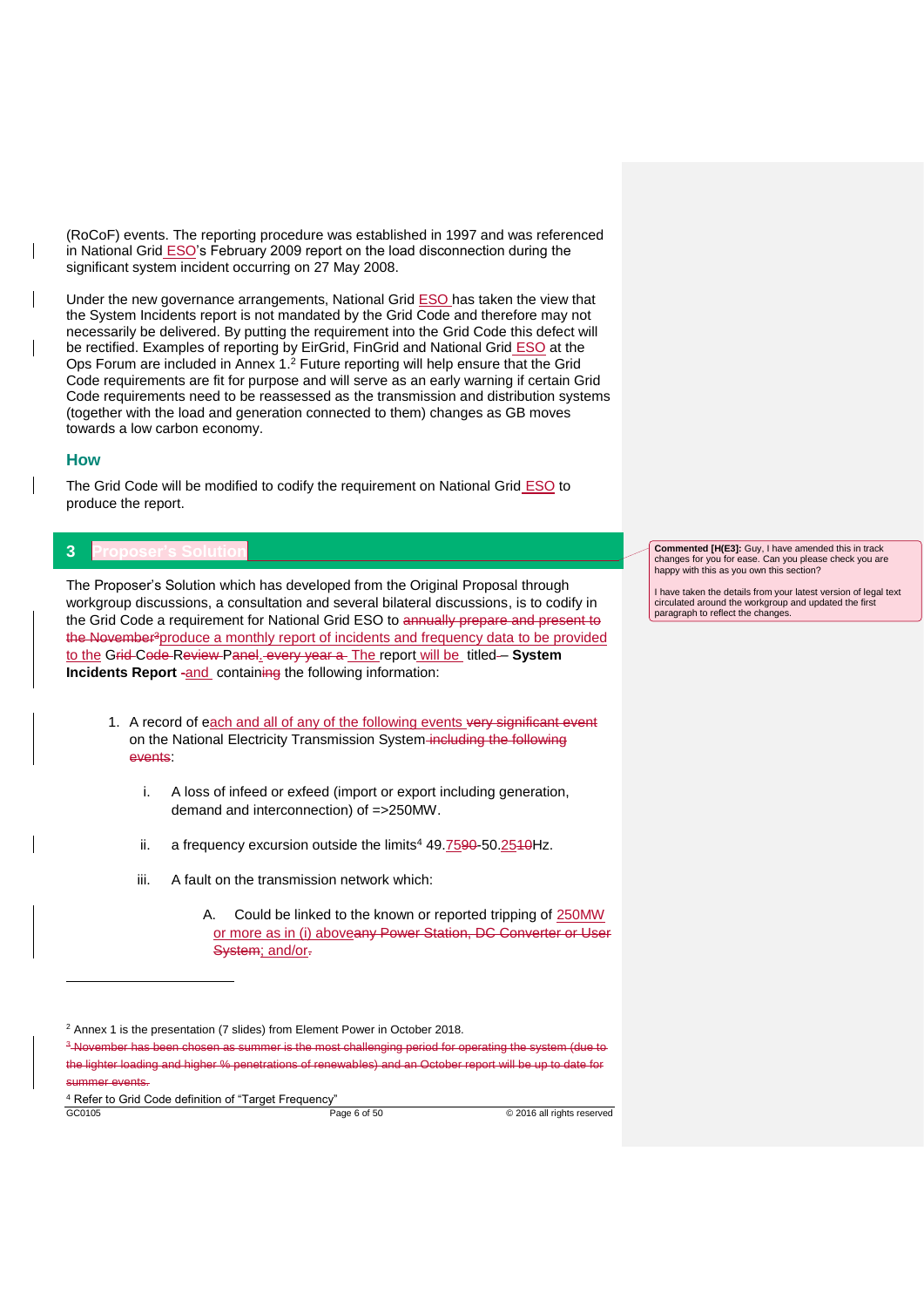- B. Is linked to a change in the transmission system voltage of more than<sup>5</sup>:
	- a. 400kV: > +/-5% for >15min; or
	- b. 275kV or 132 kV: > +/- 10% for >15min
- iv. Any known demand disconnected >=50MW from the National Electricity Transmission System or other lesser demand if notified to System Operator.
- v. Any Demand Control action taken.
- 2. A report of each significant event with the following data as appropriate and available:
	- i. The time(s) in hh.mm.ss of the significant event and any potentially related occurrences.
	- ii. Any known or reported loss of Embedded Power Station(s) with locations and ratings where available.
	- iii. The frequency record (in table and graphical format) at <=1 second intervals for 1 minute before and after the incidentsignificant event.
	- iv. The frequency (to 2 decimal places) immediately before the significant event.
	- v. The frequency (to 2 decimal places) immediately after the significant event.
	- vi. The maximum rate of change of frequency recorded during the significant event over a specified time period e.g. 500ms.
	- vii. Where known the MW of all individual losses or trips related to the significant event.
	- viii. Where known the identity the Users and Network Owner of all demand losses or trips related to the significant event.
	- ix. The location of any reported transmission fault on the network diagram and geographically.

GC0105 **Page 7 of 50 Page 7 of 50 CO105 CO105 Page 7 of 50 CO105 CO2016 CO2016 CO2016 CO2016 CO2016 CO2016 CO2016 CO2016 CO2016 CO2016 CO2016 CO2016 CO2016 CO2016 CO2016 CO2016 C** <sup>5</sup> Refer to Grid Code CC6.1.4

-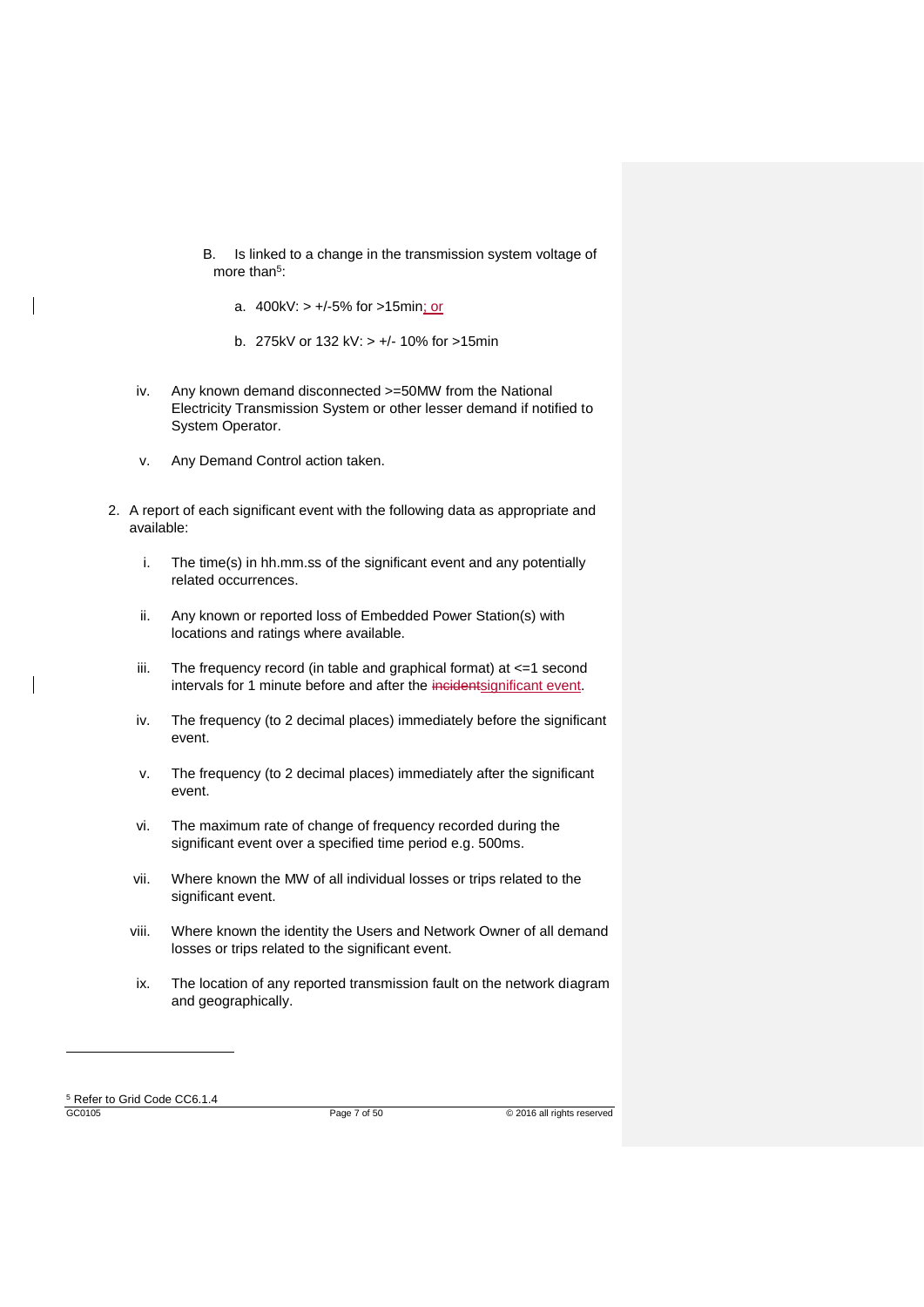- x. The extent of any voltage dip associated with the significant event.
- xi. An estimate of system inertia in MWs (Mega Watt Seconds) immediately before and immediately after the event so that estimated inertia lost in the event is identifiedat the time of the event along with how it has been calculated.
- xii. Any other data available that is of value to gain a clearer understanding of the significant event and its potential implications.
- 3. an outline of progress towards reporting events and associated data on the National Electricity Transmission System including:
	- three phase faults;
	- ii. three phase to earth faults;
	- iii. phase to phase faults;
	- iv. phase to earth faults;
	- v. the associated voltage dips durations and spreads;
	- vi. over-voltages;
	- vii. under-voltages;
	- viii. voltage dips of >50%;
	- ix. lightning strikes.

To obtain, manage, present, communicate and report the data above NGET National Grid ESO shall:

- i. Present the System Incidents  $r$ Report in a pdf-and provide the associated data in a spreadsheet.
- ii. Maintain an area of the National Grid **ESO** web site with a list of all historic System Incidents R-reports and information on any process required for legitimate parties to obtain the reports (if reports are not available to download).
- iii. Notify all Electricity Distribution Licence holders and Network Operators of every significant event and request information to fulfil its-duties in section 2 above.
- Include a section in the System Incidents report showing how system inertia is estimated for Section 2k above.
- Include a section in the System Incidents report outlining progress towards reporting events and associated data on the National Electricity Transmission System including: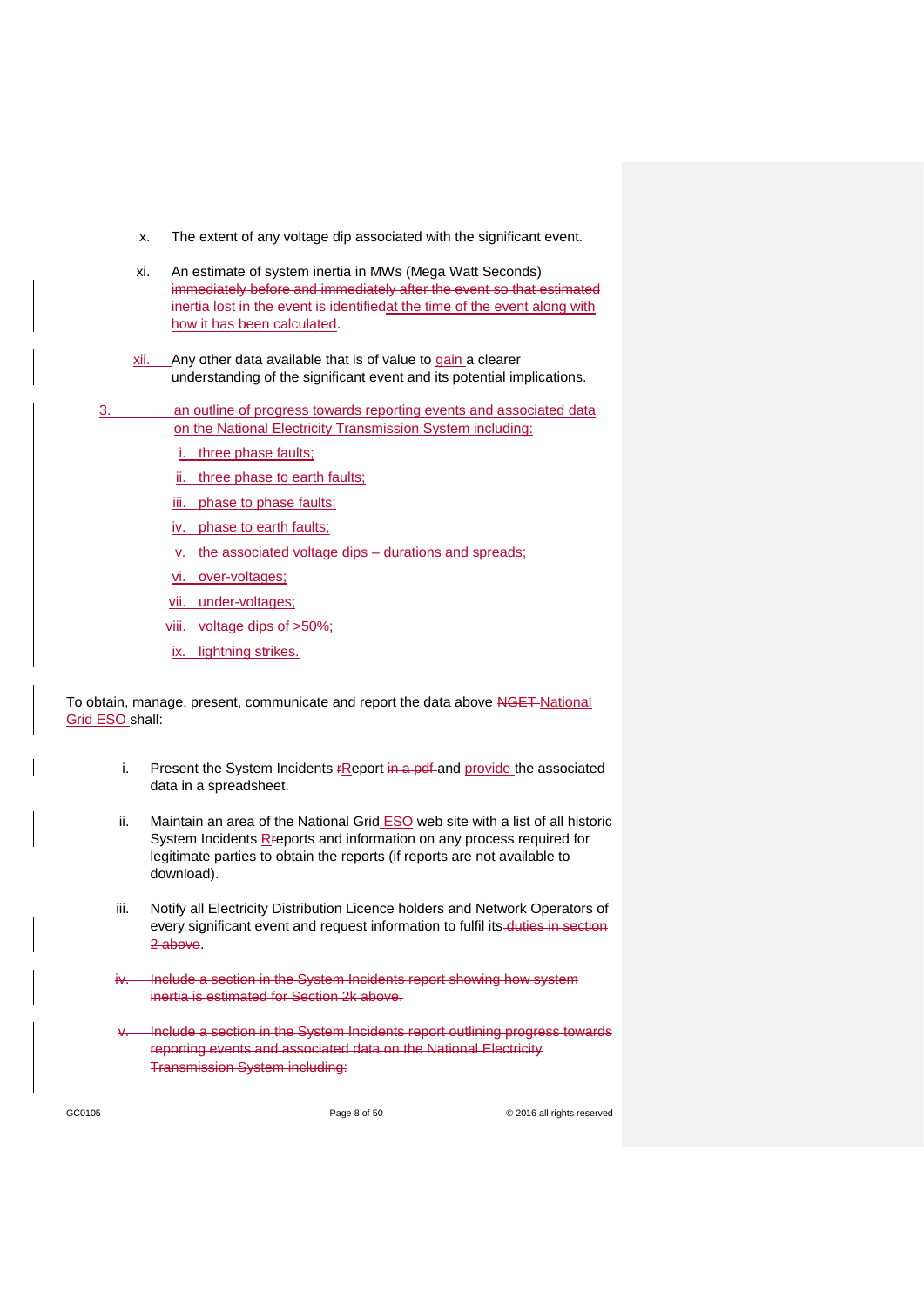- three phase fault;
- three phase to earth fault;
- phase to phase faults;
- phase to earth faults:
- the associated voltage dips durations and spreads;
- over-voltages;
- **-** under-voltages;
- voltage dips of >50%;
- **•** lightning strikes.

#### **Timescales for reporting:**

- A data cut-off date of the end September for a given year;
- vii. Data is collated and processed in October for a given year;
- viii. A check, review and sign off at National Grid ESO
- ix. Report published in November for a given year and included as part of the System Operability Framework (SOF) report

National Grid ESO to publish the System Incidents Report monthly as follows:

i. data cut-off date of the end of each month for that reporting month;

- ii. data is collated, reviewed and processed in the subsequent two months for a reporting month;
- iii. System Incidents Report to be published at the latest on the last working day of the second month after each reporting month (in other words the report for January would be published on the last working day of March, and so on) and submitted to the next regular GCRP. For the avoidance of doubt, if there are no incidents arising a System Incidents Report would, nevertheless, still be published stating that 'No System Incident occurred in month [X]'.

National Grid ESO to prepare and publish on the National Grid ESO website the "Historic Frequency Data" monthly, in a spreadsheet form, recording system frequency data at a maximum of one second intervals for the whole month within the following timescales:

- i. data cut-off date of the end of each month for that reporting month;
- ii. data is collated, reviewed and processed in the subsequent ten working days after the end of the reporting month;
- iii. Historic Frequency Data to be published on the eleventh working day after each reporting month (in other words the report for January would be published on the eleventh working day of February, and so on).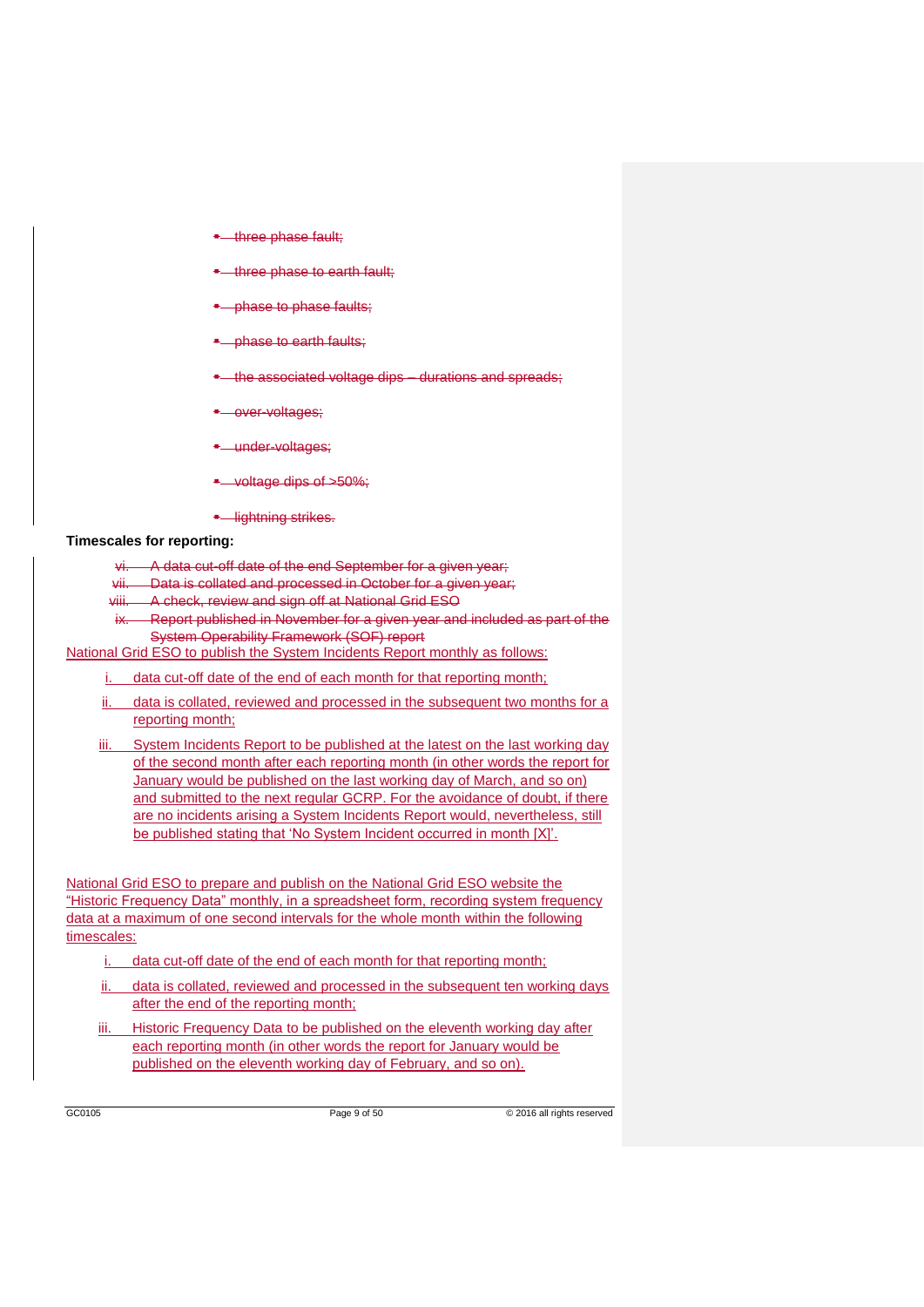## **4 Workgroup Discussions**

The Workgroup convened nine times to discuss the issue, detail the scope of the proposed defect, assess the options for resolving the defect, assess the proposal in terms of the Grid Code Applicable Objectives and review the responses to the Workgroup Consultation. The discussions and views of the Workgroup are outlined below.

## **First and Second Workgroup meetings**

At the initial Workgroup meeting the Workgroup reviewed the reporting requirements that the Proposer had outlined in the Original Proposal<sup>6</sup>.

The National Grid ESO representative stated that they would be able to provide the majority of the proposed information. The other requirements as set out below were discussed by the Workgroup.

#### *'Significant event'*

Whilst the Workgroup agreed on the reporting metrics to be used for each significant event report as listed at 2(a) to (l) in the Original Proposal, the National Grid ESO representative made representations about the scaling around fault reporting and specifically the proposed reporting threshold of 250MW in the Original Proposal. The National Grid ESO representative considered this too low to be considered as being a 'significant' event and suggested a higher 600MW threshold. A Workgroup Alternative Grid Code Modification (WAGCM) has been raised by National Grid ESO which includes a number of differences (see Annex 4).

#### *Notification Obligations*

The Proposer recognised the need for a pragmatic approach around how National Grid ESO reports on significant events to the distribution licence holders and network operators and how these parties respond to the data requests. The Proposer clearly stated that he is not seeking to introduce any new requirement for reporting by means of this proposal but is only seeking to use existing processes and channels to gather the relevant and available data. The Workgroup recognised the need to understand the extent of current reporting mechanisms and obligations in the Grid Code and Distribution Code to avoid the risk of duplication.

The Workgroup discussed the requirements of STCP 03-1 *Post Event Analysis and Reporting* which sets out how parties (namely National Grid ESO and each Transmission Owner) liaise with each other in response to transmission system events, from occurrence through to joint investigations if necessary. The Workgroup discussed the potential need for a consequential change to the System Operator Transmission Owner Code (STC) requiring each Transmission Operator to provide the System Operator (National Grid ESO) with the information it needs to produce the report. The Proposer stated that they did not want their Proposal to evolve to require consequential modifications having to be raised for other Codes. The Proposer noted that should any

-

**Commented [H(E4]:** Includes the webex scheduled for 2 October 2019

<sup>6</sup> <https://www.nationalgrid.com/sites/default/files/documents/GC0105%20Modification%20Proposal.pdf>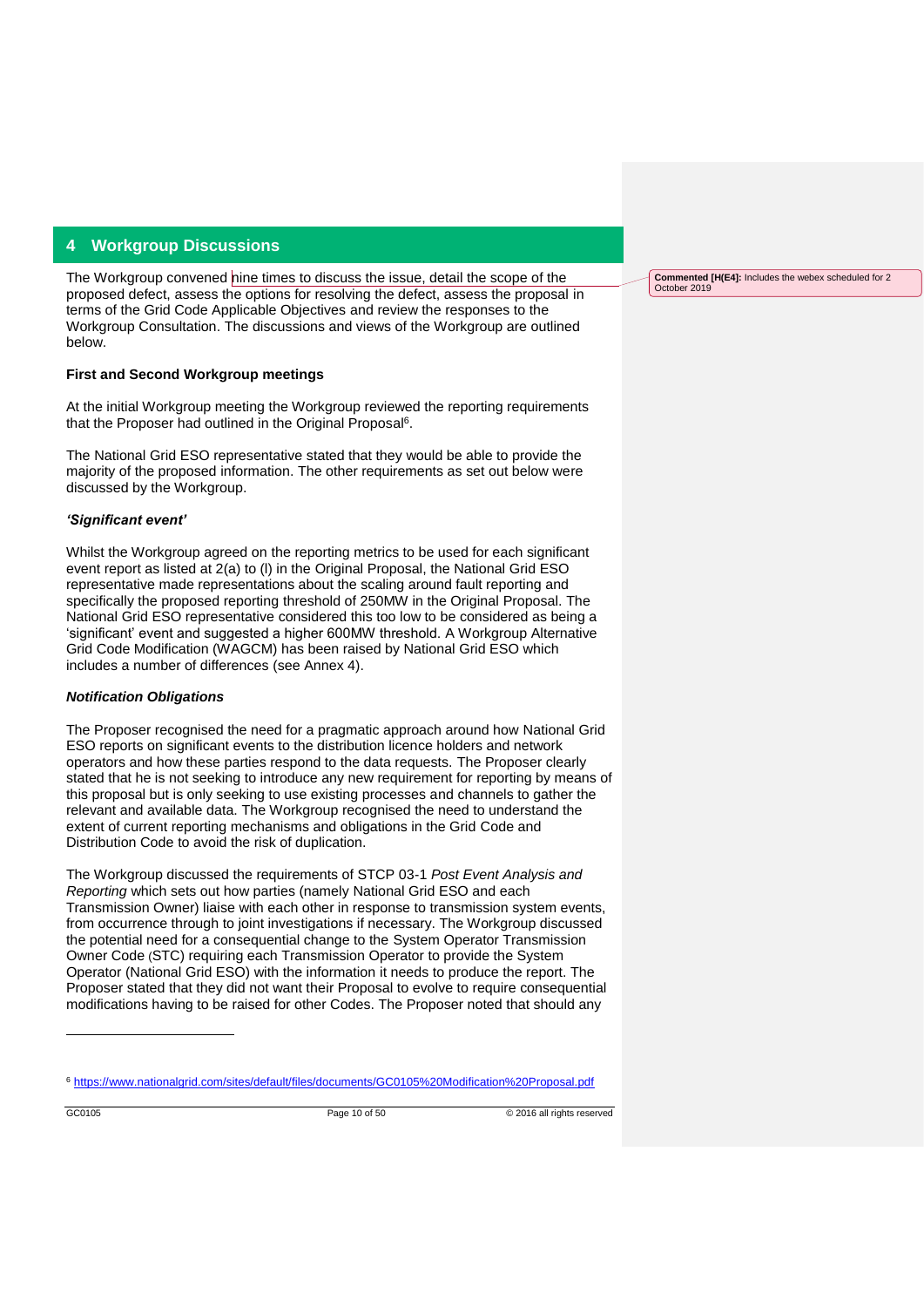of the required information not be available (from the Transmission Owner) to complete the System Incidents report, when the report is produced, then it should be noted by National Grid ESO in the report as such and should it be a reoccurring issue then another modification could be considered and raised in the future to address it.

#### *When*

The Workgroup were minded at this stage to specify that the first annual report should be produced within 12 months of implementation of GC0105 and thereafter on the anniversary of the first month after the first report.

The Workgroup discussed the forthcoming Workgroup Consultation, agreeing that it would be useful to understand what Industry members would use the proposed report for and whether the Workgroup has captured the correct items or whether additional items would provide value. These six questions posed to industry and the Workgroup's deliberation on the answers provided back by industry can be found later in this section.

#### **Third Workgroup meeting**

Given the length of time between the second Workgroup meeting (16 March 2018) and third Workgroup meeting (17 October 2018), at the third Workgroup meeting, the Proposer provided the Workgroup with a recap about the modification. The Proposer stated that historically National Grid ESO had produced a System Incidents report which covered ex-feed losses and in-feed losses. This report was discontinued in 2017. The Proposer had requested that the report was continued as it contained useful information to industry. However, National Grid ESO at that time decided not to continue with the report publication. Therefore, the Proposer raised this modification to compel National Grid ESO to produce an annual report which included system incidents.

The Proposer confirmed that they did not want to be too prescriptive as to the content of the report to allow flexibility to the System Operator but that the report would bring clarity as to what was required in terms of the provision of information. In the event that the report does not meet industry's requirements, a further modification could be raised at a later date.

The National Grid ESO representative agreed that there was nothing in the Grid Code to compel National ESO Grid to produce a System Incidents report. The National Grid ESO representative stated that they will be raising a WAGCM (see Annex 4) in relation to the content of the proposed System Incident report as there is a disagreement, between National Grid ESO and others, about the content of the report. The areas of disagreement include:

- i. The level of the loss of in-feed and ex feed reported: National Grid ESO believe this should be set to 600 Megawatts as their view is this is more proportionate than the current proposal of 250 Megawatts;
- ii. The availability of the report: National Grid ESO believe this should be available to the GCRP and relevant parties rather than generally available due to security concerns; and
- iii. Whether a System Incidents Report is required: National Grid ESO stated that the requirement of an annual report was historically more about regular assessment of the system incidents and therefore specifying an annual report within the Grid Code does not add value.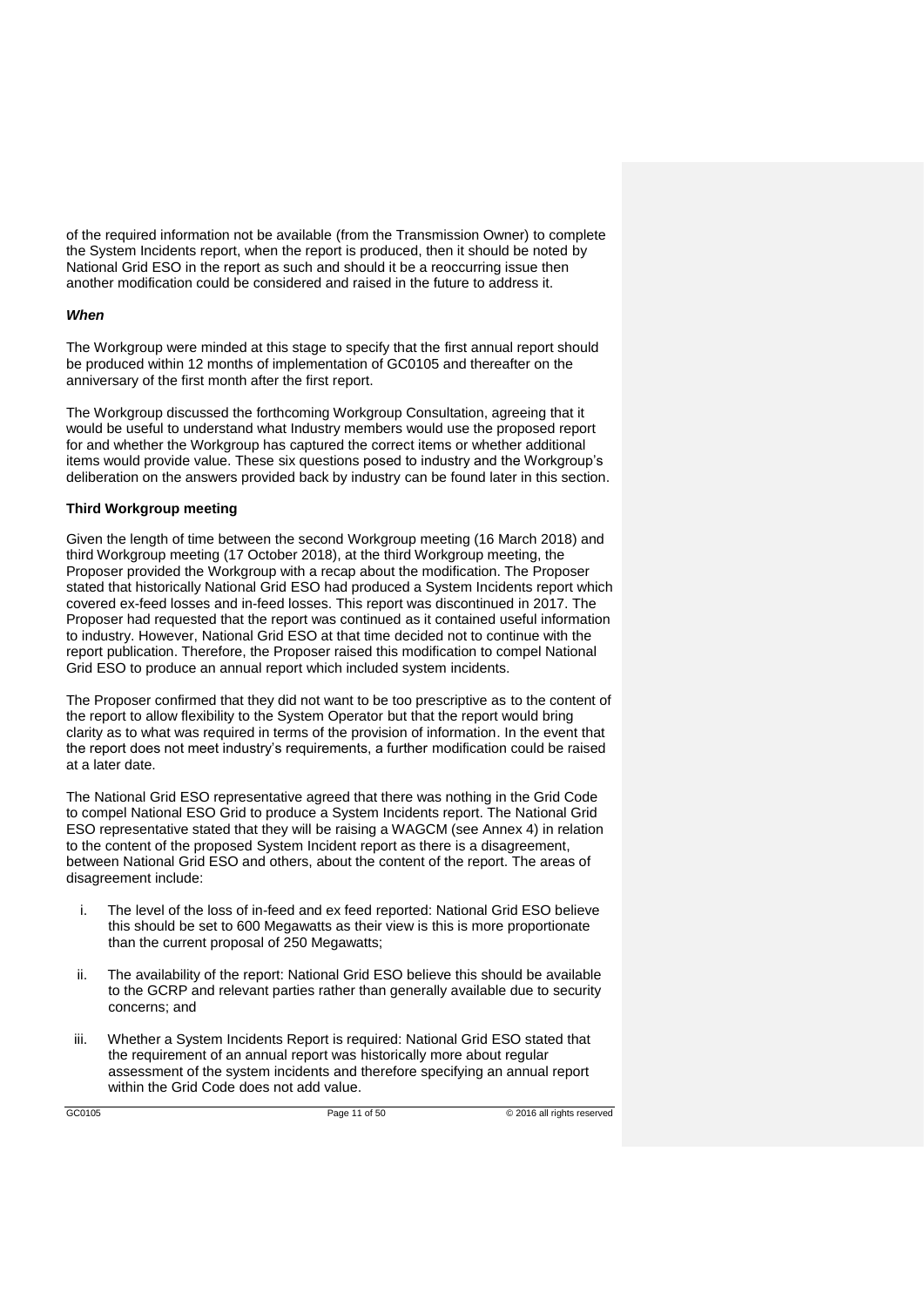The Workgroup discussed the issue of security and concluded that if the information is made available to some members of industry it must be considered to be in the public domain. The Proposer informed the Workgroup that the previous report was in the public domain and therefore there were no competition concerns. The National Grid ESO representative stated that further thought needed to be given to the publication of the report.

A Workgroup member queried what would happen in the event that a Transmission Operator failed to provide the requested information to the System Operator? The Proposer confirmed that in that situation, National Grid ESO would need to specify this in the report.

The Proposer and National Grid ESO representative both confirmed that in their proposals the System Operator would produce the report.

The National Grid ESO representative stated that they will incorporate as much of the Original Proposal / Proposer's Solution as possible into their WAGCM (See Annex 4) so that the differences between the options are minimal.

A Workgroup member stated that if the Proposer's Solution goes into the Grid Code, it will also require changes to be made to the System Operator Transmission Code (STC).

#### **Fourth Workgroup meeting**

-

Following the Workgroup Consultation, the Workgroup convened to discuss the consultation responses (set out in Annex 5) and whether the Proposer's Solution or National Grid ESO's WAGCM needed to be amended in light of the consultation responses.

The Workgroup noted that there had been four responses to the consultation from Drax Power Limited, Northern Powergrid, National Grid ESO and ScottishPower Generation Limited. The Workgroups discussion and observations are set out below:

Question 1: Do you believe that the Original Proposal<sup>7</sup> better facilitates the Grid Code Objectives?

The Workgroup noted that three of the respondents provided an answer to this question.

The Workgroup discussed the National Grid ESO consultation response. A Workgroup member expressed that they did not believe the National Grid ESO response was legally robust, in terms of System Operator Guideline and Grid Code compliance, as the role of the System Operator is to enhance the transmission system operation and that transparency is one element of that. In response to the National Grid ESO position that they would provide the information related to system incidents voluntarily, the Workgroup member stated that codification is required due to the past actions of National Grid ESO in withdrawing the 'voluntary' publication of the System Incidents report (which brought about this GC0105 proposal).

GC0105 Page 12 of 50 © 2016 all rights reserved  $<sup>7</sup>$  This is a standard question used within Workgroup consultations. The reference to the 'Original'</sup> Proposal' here refers to the 'Proposer's Solution' as defined in this document.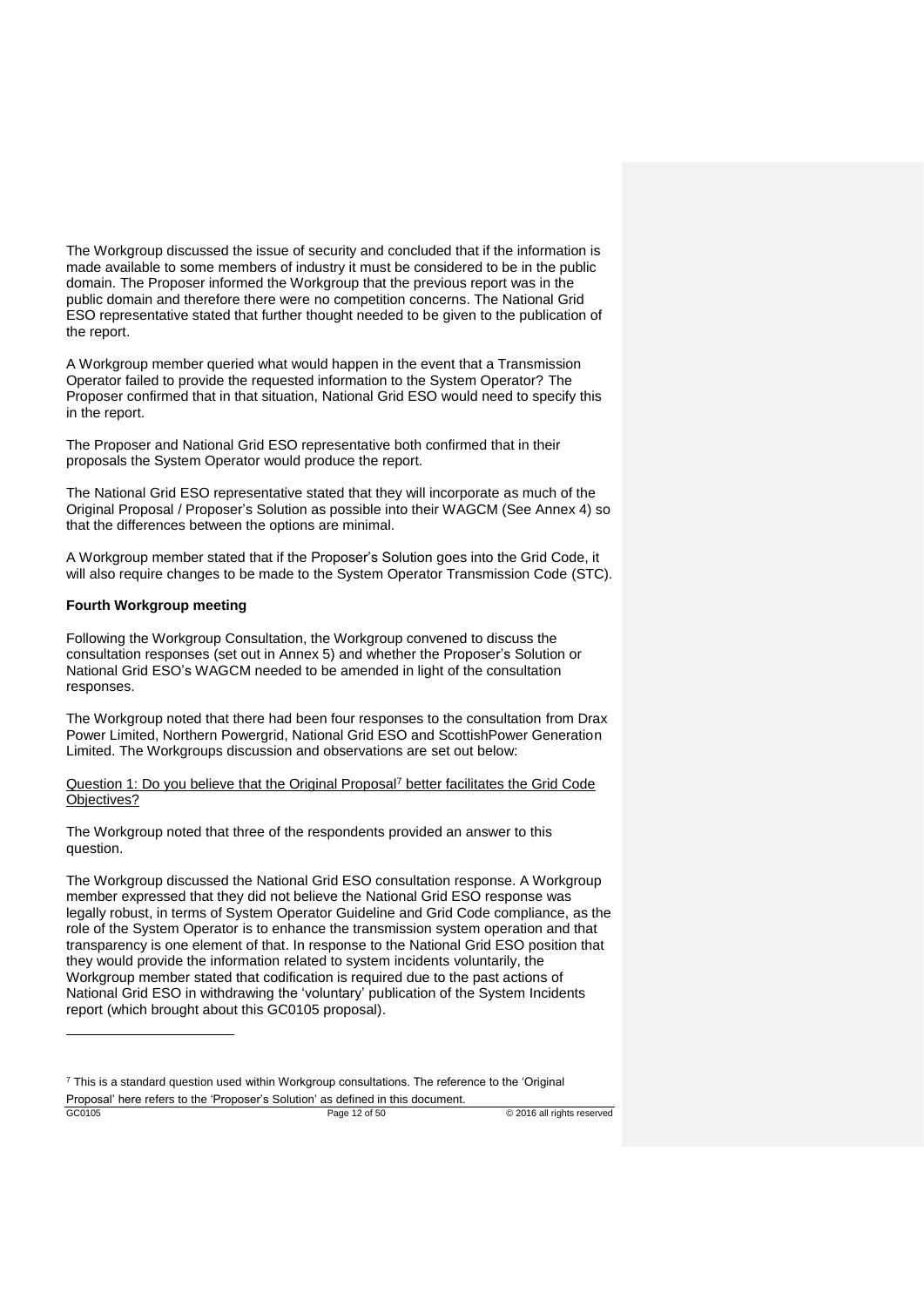The Proposer stated that he disagreed that the reason for the original report has passed and when he requested National Grid ESO to provide the report, it declined to continue publishing the System Incidents report.

It was further stated by a Workgroup member that National Grid ESO's statement that looking at the technical detail was not part of the GCRP's role was incorrect as they do have a role that links to the implementation of the EU Network Codes and the Grid Code. Additionally, this position by National Grid ESO, runs contrary to what has been previously stated by National Grid ESO in public.

The National Grid ESO representative stated that their position was set out in the consultation response and he has nothing further to add. However, it is worth noting that National Grid ESO has suggested alternative approaches to a code modification and has volunteered, following further consideration, to provide the requested information in the System Operability Framework, which would not necessarily need a code modification to deliver the requested information within the proposal.

A Workgroup member expressed concern that there would be a lack of certainty with this approach and whether National Grid ESO would stop preparing the System Incidents report again in the future (as they had done previously). Therefore, their view was that it was better to proceed with the modification to place an obligation on National Grid ESO to ensure transparency.

A Workgroup member queried the statement in National Grid ESO's consultation response about the reason for the historic System Incidents report. The National Grid ESO representative stated that this is detailed in their consultation response and that this links to the GC0035 modification, which may contain further information about why the original System Incidents report was produced.

#### Question 2: Do you support the proposed implementation approach?

The Workgroup noted that all four respondents provided a response to this question. All of the Workgroup consultation respondents agreed with the proposed implementation approach.

The Proposer stated that a date for the annual report needs to be fixed. He noted that the most important data is available over the summer and therefore he proposed the following:

- i. A data cut-off date of the end September for a given year;
- ii. Data is collated and processed in October for a given year;
- iii. A check, review and sign off of two weeks; and
- iv. Report published/sent to industry on or around 14 November of a given year.

The Workgroup agreed in principal that this sounded like a sensible solution should the Proposer's Solution or WAGCM be approved.

#### Question 3: Do you have any other comments?

The Workgroup noted that there were no consultation responses to this question.

Question 4: Do you wish to raise a Workgroup Consultation Alternative request for the Workgroup to consider?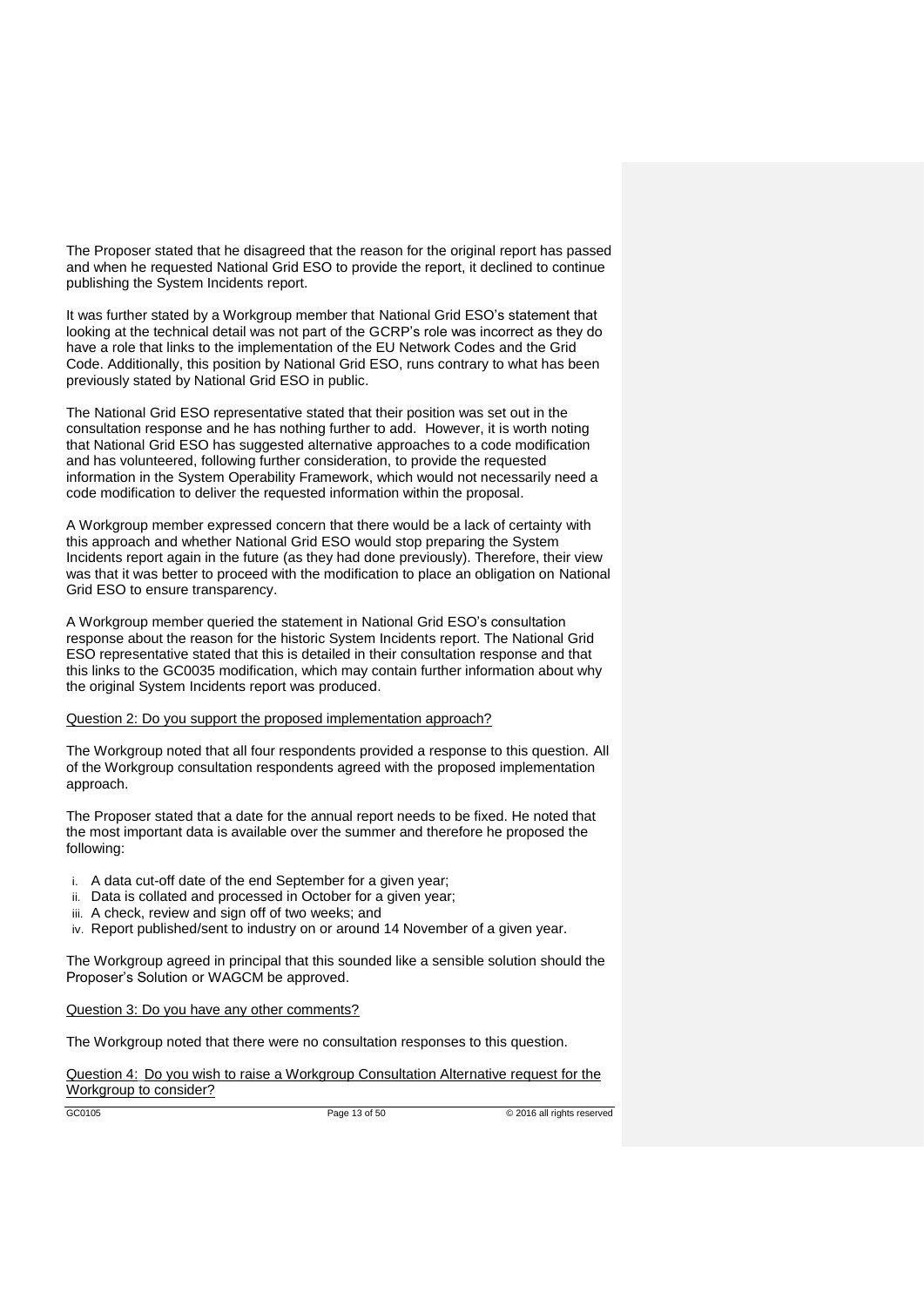The Workgroup noted that National Grid ESO had already raised a WAGCM. There were no other proposal requests raised through the consultation.

Question 5: Do you agree that the proposed contents of an annual System Incident Report including the associated data on the National Electricity Transmission System includes the necessary items and, if not, are there any items that you would include/exclude/amend?

The Workgroup noted that all four respondents provided an answer to this question.

A Workgroup member stated that the WAGCM suggests a threshold of 600 Megawatts rather than 250 Megawatts as stated in the Proposal and this would run counter to a whole system approach, which is being developed via the ENA's Open Networks initiative as in the WAGCM, events between 600 Megawatts and 250 Megawatts that occur would not be visible to stakeholders.

A Workgroup member expressed support for a 250 Megawatts threshold as in their view, incidents reported at this lower threshold could have an impact on the network, particularly over the summer period, when demand on the transmission system maybe low, such as a sunny Sunday morning where, for example, demand is largely being serviced via embedded generation like solar Photovoltaics. Thus, for example, a 600 Megawatt event on the transmission system with demand of 60 Gigawatts (winter peak) might be said to be the equivalent of a 250 Megawatt event on a transmission system with 15 Gigawatts (summer lull) of demand.

The National Grid ESO representative stated that having reviewed the consultation responses, he is happy to lower the threshold, in the WAGCM, of when the report would be triggered from 600 Megawatts to 250 Megawatts to provide solution options that are as aligned as possible.

The Proposer stated that they have not been explicit regarding the exact details of the content of the System Incidents report so that National Grid ESO can decide the items to be included within the report.

A Workgroup member stated that they would like the minimum System Incidents report requirements codified so that what needs to be provided is clear and these can be updated through the code modification process at a later stage as required.

Question 6: Do you agree that such a System Incident Report will be a useful report for industry to help improve system resilience?

The Workgroup noted that all four consultation respondents answered this question. It was further noted that National Grid ESO was the only party to respond negatively to this question as their view was that codifying the content of the report would remove future flexibility and that any future changes would require an additional Grid Code modification to amend the content, but that an alternative solution such as to publish the information in the System Operability Framework, would not need a modification to accommodate future changes.

A Workgroup member stated that the System Incidents report legal text should specify the minimum core requirements in the report and that National Grid ESO could provide additional information in the report if they so wished. The report will also provide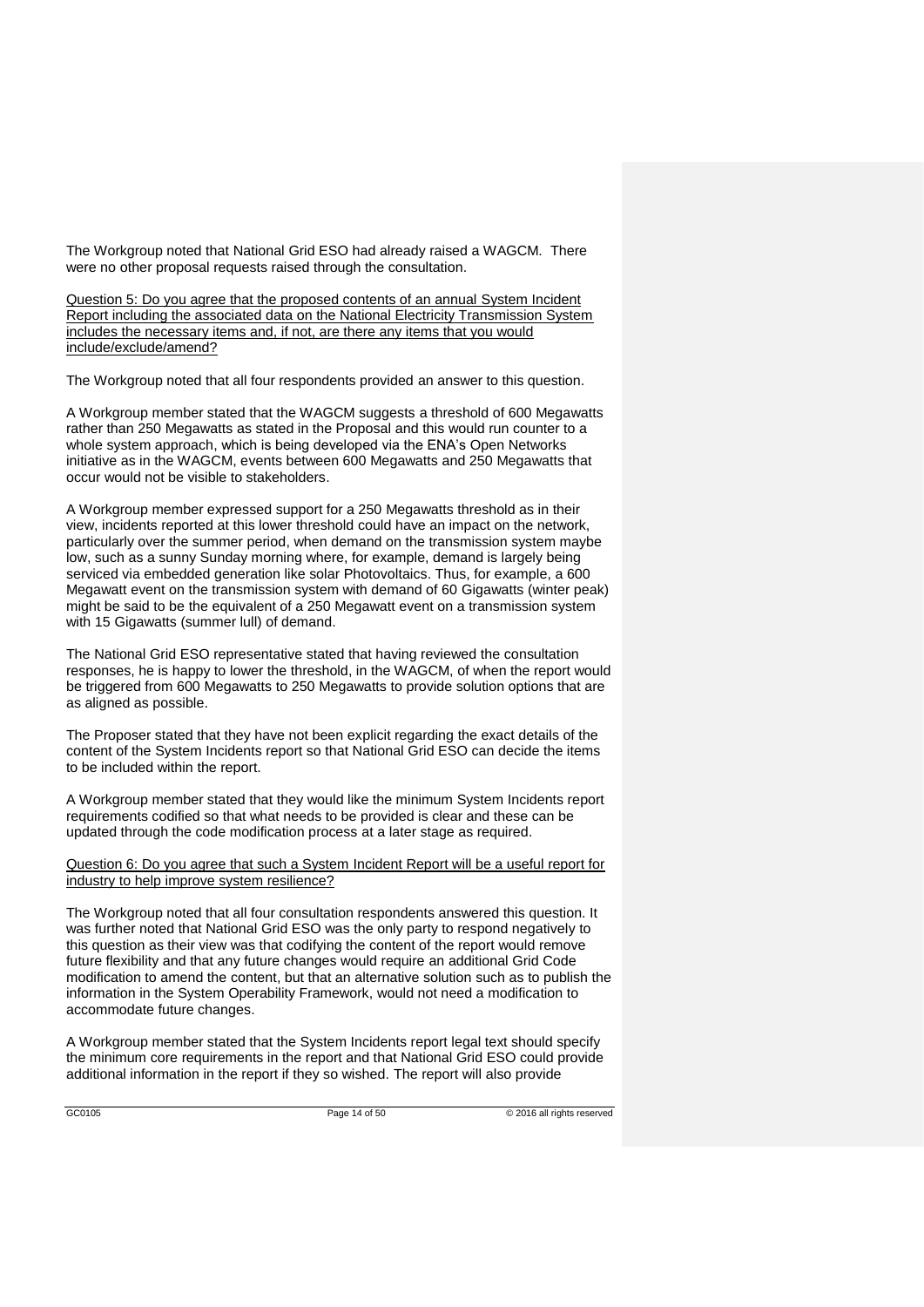industry parties an opportunity to raise issues with National Grid ESO and Ofgem on reported faults.

Question 7: Do you consider this to be a useful report for your purposes? If ves please provide, where possible, any examples of what you might use it for**.**

A Workgroup member expressed that they agreed entirely with Northern Powergrid's consultation response to this question. It was agreed that the information in the System Incidents report was required to move to a low carbon economy and 'whole system' future.

The Proposer agreed and stated that they agreed with Drax's response as the transparency will provide an opportunity to link with the charging arrangements.

## Legal Text Comments

In response to Northern Powergrid's consultation response that the General Conditions may not be the most appropriate part of the Grid Code for the modification to sit, the Proposer suggested that a different approach to this could be to place it in Operating Condition 3, which is currently unused.

The Workgroup discussed the possibility of this also sitting in the Planning Conditions as a new PC.9. The Workgroup consensus was that the Operating Conditions were probably the most appropriate place for the legal text changes to be applied.

### **Fifth Workgroup meeting**

The National Grid ESO representative informed the Workgroup that following internal discussions, they had made changes to their legal text that would ensure that an STC change would not be required and that any costs associated with the implementation of the modification would be minimal. The National Grid ESO representative invited the Proposer to work with them to review the changes and see whether they were comfortable to incorporate these changes into the Proposer's Solution. It was agreed that the Proposer would consider the legal text amendments and confirm their position with the Workgroup.

#### **Sixth Workgroup meeting**

The Workgroup discussed some of the wording to be used to replace the term "for a given year" within the proposed solution. A Workgroup member stated that this had been raised in previous modifications and the National Grid ESO legal team had suggested some suitable wording. It was agreed that the National Grid ESO legal team should provide some suitable wording for this.

The Proposer stated that he was proposing to report on deviations from a target frequency range of between 49.9 – 50.1 Hz, as such occurrences, according to the Grid Code would be exceptional. The Workgroup supported this approach.

The Proposer informed the Workgroup that they had considered the National Grid ESO suggested changes to the Proposer's Solution and decided not to incorporate then into their solution. The Proposer clarified that there seemed to be a misunderstanding of the intention of his modification by National Grid ESO in relation to fault reporting.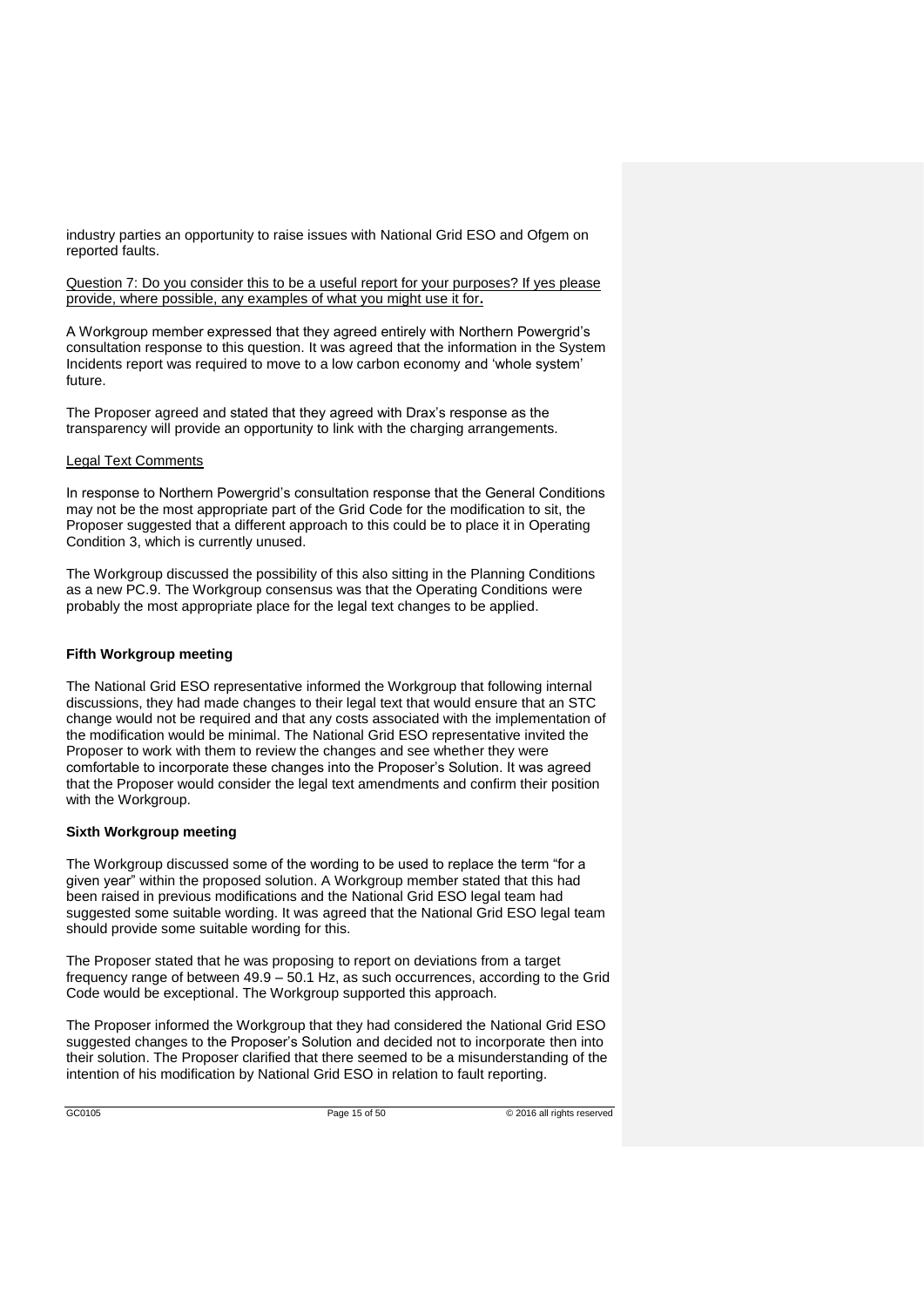National Grid ESO re-iterated that part of the Proposer's solution would require a STC change. This would be raised at some point in the future should the Authority make a decision to implement the Proposer's Solution. The Workgroup discussed the implications of this and the National Grid ESO representative stated that the affected part of the report would be omitted until the required code changes were made. The Workgroup were content with that approach.

## **Seventh Workgroup Meeting**

The Proposer stated that the first System Incidents report would include the data since the last report was published up to the date of the report. It was agreed that this needed to be reflected in the legal text for the modification.

The Workgroup discussed the Workgroup report and suggested some amendments. The Workgroup agreed that it would be helpful to see the report with all of the annexes inserted prior to the vote.

The National Grid ESO representative had previously raised with the Workgroup that the Proposer's Solution in its current form would require an STC change. The National Grid ESO representative stated that the approach taken by the Authority recently had been to require all code changes to be submitted to it at the same time so that it could look at the changes holistically.

The National Grid ESO representative stated that their WAGCM would replicate what was previously provided by National Grid ESO and his view was that the Proposer's Solution would require additional data that was not in the System Incidents report that was historically produced.

The Workgroup discussed the draft legal text. The Proposer provided some changes to the legal text to ensure it reflected the intent of the Proposer's Solution. The National Grid ESO representative confirmed that they were content to use the same terminology in their WAGCM, where appropriate.

## **Eighth Workgroup Meeting**

The Proposer highlighted two areas of his solution that he was considering amending. These were as follows:

- 1. To amend the proposed reporting frequency from annually to monthly; and
- 2. To amend the target frequency, which would result in an incident being reported from 50.00 +/- 0.05Hz and exceptionally 49.90 to 50.10.

## Frequency of Reporting the System Incident Report

The Proposer stated that amending the reporting frequency would help the reporting systems at National Grid ESO, the Transmission Owners and the Distribution Network Operators improve more quickly by having monthly repetition. In addition, it would be helpful to users, National Grid ESO and Ofgem as it will enable detection warnings or danger signals to be highlighted earlier and therefore action can be taken sooner. The Proposer stated that he was minded to amend the legal text to report within 2 days of the month end.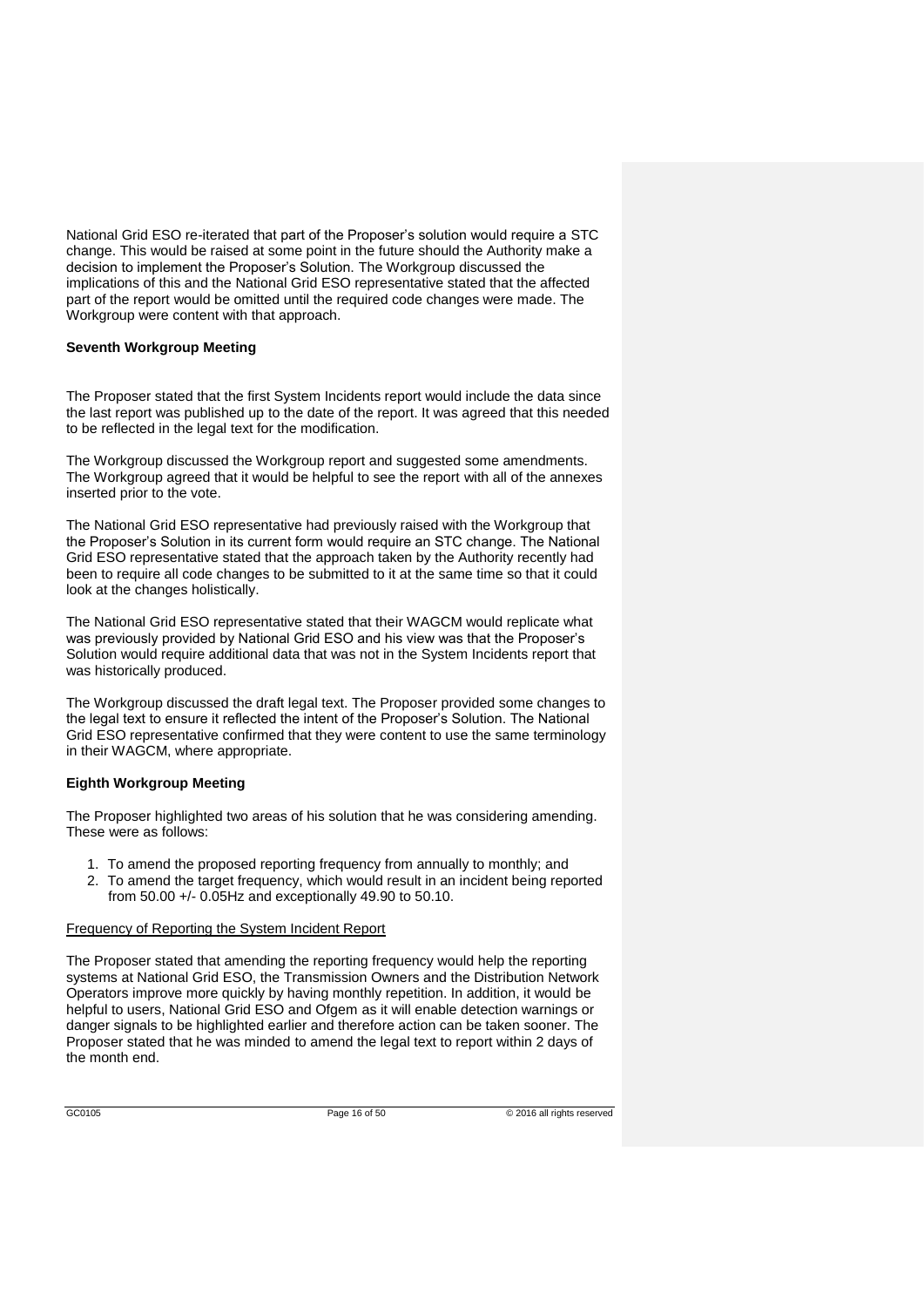A Workgroup member suggested that the Proposer may wish to consider the date of the GCRP and whether the report should be timed to coincide with the GCRP papers day to enable the monthly report to be presented in a timely manner as the current proposal does not align with the papers day.

The ESO representative confirmed that their WAGCM will retain an annual reporting obligation on the ESO rather than monthly as suggested by the Proposer.

A Workgroup member stated that they would like something straight after the event if it is significant, such as the recent black out on 9 August 2019, which is what has happened in this case with a standalone report being produced.

Having considered the Workgroup's discussion, the Proposer confirmed that he was going to change the frequency of reporting to monthly (within 2 days of month end). He stated that he understands that there will be potentially a month delay between the data being available and the report being considered by the GCRP but that this is an improvement as this modification proposal was to originally to replace an annual report.

#### Target Frequency

The Proposer confirmed that the legal text will specify the frequency range rather than change the definition of Target Frequency within the Grid Code following advice form the Code Administrator that amending the Target Frequency definition was outside the scope of the identified defect.

The Workgroup discussed the range of target frequency suggested by the Proposer. The National Grid ESO representative stated that the closer you move in terms of +/- 0.05, the fewer incidents will be reported. The Workgroup agreed that it would like to consider the data in relation to how many incidents would be caught by different values. The National Grid ESO representative agreed that they would look at this and report back to the Workgroup.

A Workgroup member highlighted that the biggest difference between the Proposer's solution and the WAGCM was the MW frequency. It was queried whether the National Grid ESO representative would consider aligning the MW in their alternative to match the Proposer's solution. The National Grid ESO representative stated that once the final figures had been finalised by the Proposer, they would consider whether they wished to align this.

#### Blackout – 9 August 2019

The Workgroup discussed the blackout that occurred on 9 August 2019 and the implications and relevance of that event in relation to this modification.

The National Grid ESO representative stated that he did not believe there were direct links between the events of 9 August 2019 and this modification as the causes were a unique set of circumstances. A Workgroup member disagreed and stated that they believe that this modification is directly relevant to the blackout and that the report may have helped.

The Proposer stated that in reading the information released in relation to the blackout event, there was reference to 1 second data that National Grid ESO produce. The Proposer stated that they would like to consider inclusion of this data within the System Incident Report in the event that the requirement for this data is not already codified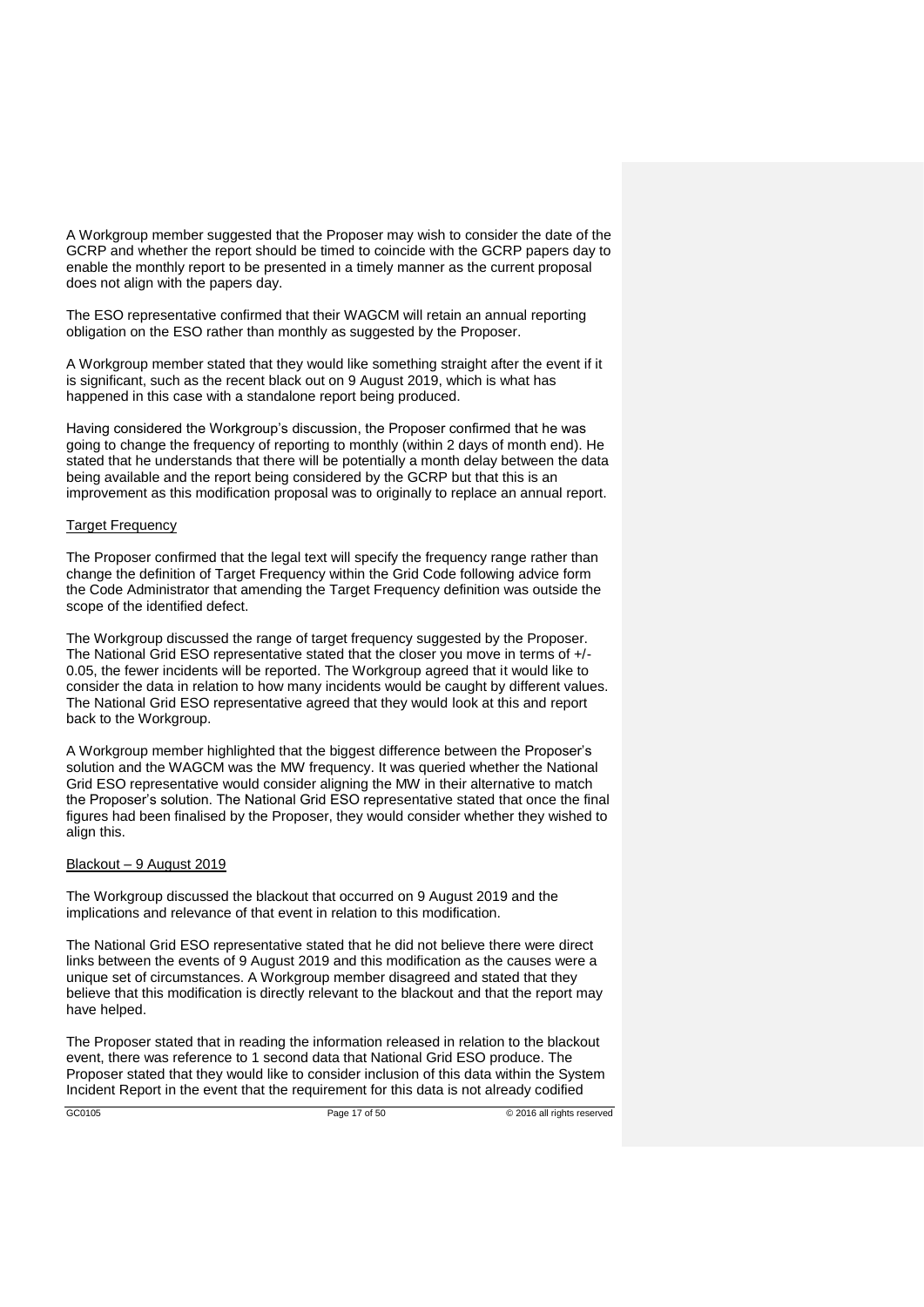within the Grid Code. The National Grid ESO representative agreed to look at how the 1 second data is reported and whether this is contained within the Grid Code as a requirement.

## **5 Comparison between the Proposer's Solution and the Workgroup Alternative Grid Code Modification**

The following sets out the main differences between the Proposer's solution and the WAGCM raised by National Grid ESO:

| <b>Section</b>      | <b>Subject</b>                                       | <b>Proposer's Solution</b>                                                                                                                                             | <b>WAGCM</b>                                                                                                                              |
|---------------------|------------------------------------------------------|------------------------------------------------------------------------------------------------------------------------------------------------------------------------|-------------------------------------------------------------------------------------------------------------------------------------------|
| OC3.1.1             | High level<br>report content                         | Incident Report and<br>frequency data report                                                                                                                           | Incident Report only                                                                                                                      |
| OC3.4.1             | Reporting<br>frequency                               | Monthly                                                                                                                                                                | Annually                                                                                                                                  |
| OC3.4.1 (a) (i)     | Loss reporting                                       | a loss of infeed or exfeed<br>(import or export including<br>generation, Demand and<br>interconnection) of<br>$=$ >250MW;                                              | a loss of Demand<br>=>250MW, or a loss of<br>either generation or<br>interconnection of<br>$=$ >600MW;                                    |
| OC3.4.1 (a) (ii)    | Frequency<br>excursions                              | a frequency excursion<br>outside the limits 49.75-<br>50.25Hz;                                                                                                         | a frequency excursion<br>reportable in<br>accordance with The<br>Electricity Safety,<br><b>Quality and Continuity</b><br>Regulations 2002 |
| OC3.4.1 (a) (iii) A | Faults                                               | a fault on the National<br><b>Electricity Transmission</b><br>System which could be<br>linked to the known or<br>reported tripping of<br>250MW or more                 | Not Applicable                                                                                                                            |
| OC3.4.1 (b) (iii)   | Significant<br>event<br>frequency<br>record interval | <=1 second                                                                                                                                                             | 1 second                                                                                                                                  |
| OC3.4.1(c)          | Event & data<br>reporting                            | an outline of progress<br>towards reporting events<br>additional detail and associated data on<br>the National Electricity<br><b>Transmission System</b><br>including: | Not Applicable                                                                                                                            |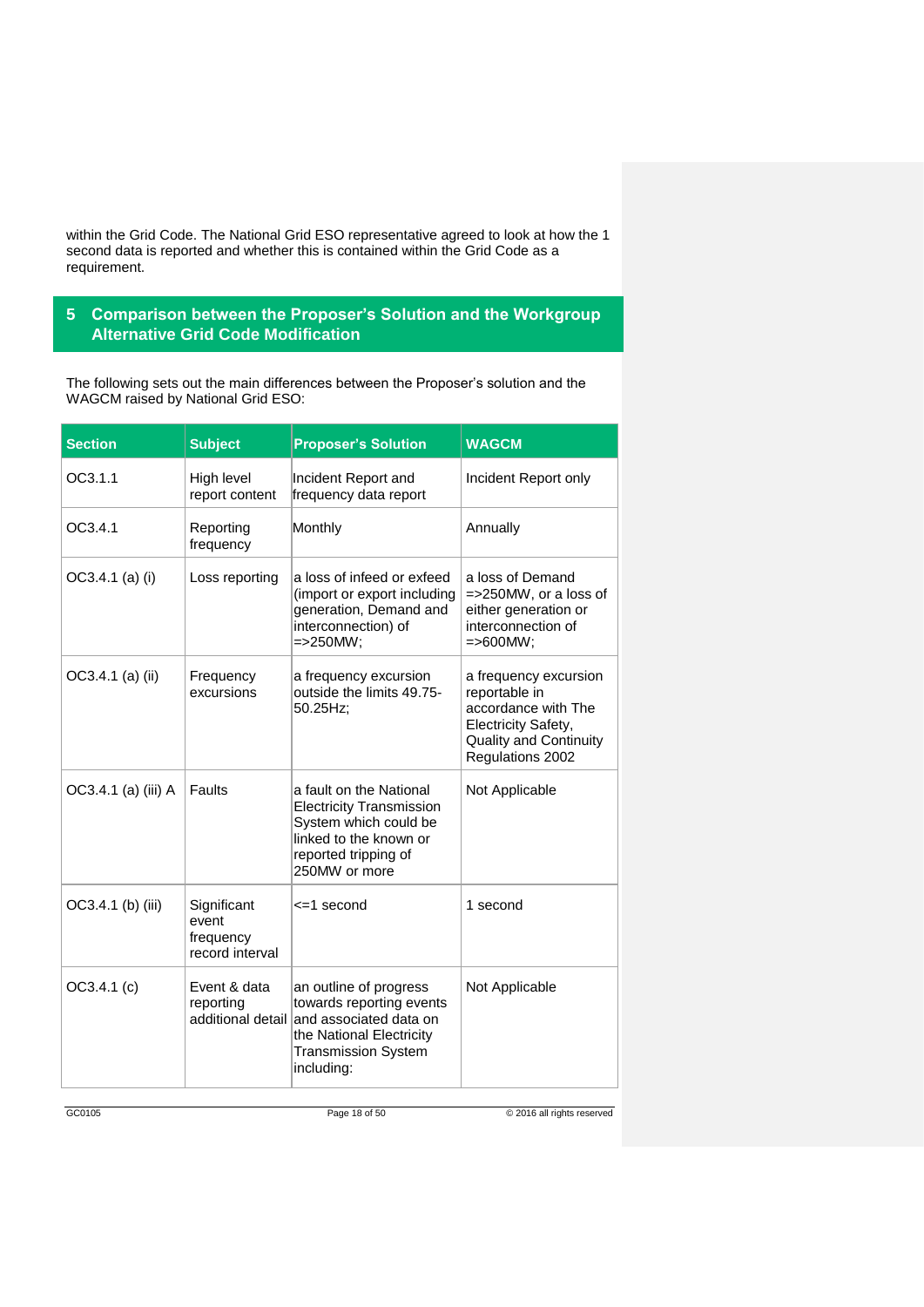|         |                                   | (i) three phase faults;                                                                                                                                                                                                                                                                                                                                                                                                  |                                                                                                                                                       |
|---------|-----------------------------------|--------------------------------------------------------------------------------------------------------------------------------------------------------------------------------------------------------------------------------------------------------------------------------------------------------------------------------------------------------------------------------------------------------------------------|-------------------------------------------------------------------------------------------------------------------------------------------------------|
|         |                                   | (ii) three phase to earth<br>faults:                                                                                                                                                                                                                                                                                                                                                                                     |                                                                                                                                                       |
|         |                                   | (iii) phase to phase faults;                                                                                                                                                                                                                                                                                                                                                                                             |                                                                                                                                                       |
|         |                                   | (iv) phase to earth faults;                                                                                                                                                                                                                                                                                                                                                                                              |                                                                                                                                                       |
|         |                                   | (v) the associated voltage<br>dips - durations and<br>spreads;                                                                                                                                                                                                                                                                                                                                                           |                                                                                                                                                       |
|         |                                   | (vi) over-voltages;                                                                                                                                                                                                                                                                                                                                                                                                      |                                                                                                                                                       |
|         |                                   | (vii) under-voltages;                                                                                                                                                                                                                                                                                                                                                                                                    |                                                                                                                                                       |
|         |                                   | (viii) voltage dips of >50%;                                                                                                                                                                                                                                                                                                                                                                                             |                                                                                                                                                       |
|         |                                   | (ix) lightning strikes.                                                                                                                                                                                                                                                                                                                                                                                                  |                                                                                                                                                       |
| OC3.4.2 | of reporting,                     | Communication notify all Electricity<br><b>Distribution Licence</b><br>additional detail holders and Network<br>Operators of every<br>Significant Event and<br>request information to fulfil<br>its duties in OC3.4.1.                                                                                                                                                                                                   | Not Applicable                                                                                                                                        |
| OC3.4.3 | Monthly<br>reporting<br>timelines | (a) a data cut-off date of<br>the end of each month for<br>that reporting month;                                                                                                                                                                                                                                                                                                                                         | Not Applicable -<br>annual report specified:<br>The Company shall                                                                                     |
|         |                                   | (b) data is collated,<br>reviewed and processed in<br>the subsequent two<br>months for a reporting<br>month;                                                                                                                                                                                                                                                                                                             | prepare and publish<br>the System Incidents<br>Report annually. The<br>report will published<br>and submitted to the                                  |
|         |                                   | (c) System Incidents<br>Report to be published at<br>latest on the last working<br>day of the second month<br>after each reporting month<br>(in other words the report<br>for January would be<br>published on the last<br>working day of March, and<br>so on) and submitted to<br>the next regular Grid Code<br>Review Panel. For the<br>avoidance of doubt, if<br>there are no incidents<br>arising under OC3.4.1 (a)- | Grid Code Review<br>Panel in the November<br>following a given year<br>and included as part of<br>the System Operability<br>Framework (SOF)<br>report |
|         |                                   | (c) a System Incidents<br>Report would,<br>nevertheless, still be<br>published stating that 'No                                                                                                                                                                                                                                                                                                                          |                                                                                                                                                       |

GC0105 Page 19 of 50 © 2016 all rights reserved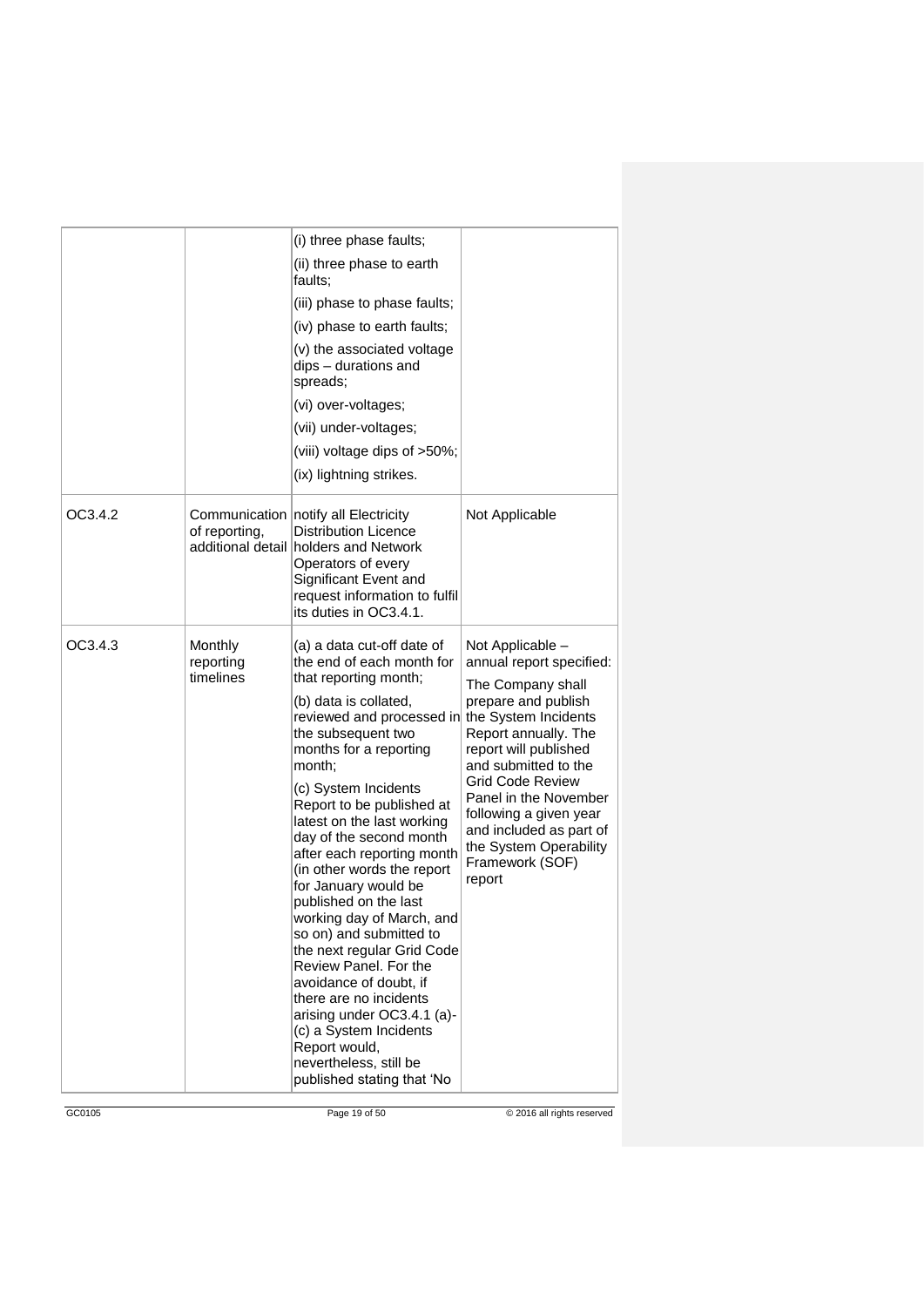|         |                        | System Incident occurred<br>in month [X]'.                                                                                                                                                                                                                                                             |                |
|---------|------------------------|--------------------------------------------------------------------------------------------------------------------------------------------------------------------------------------------------------------------------------------------------------------------------------------------------------|----------------|
| OC3.4.4 | frequency<br>reporting | New section for The Company shall<br>prepare and publish on the<br>Website the "Historic<br>Frequency Data" monthly,<br>in a spreadsheet form,<br>recording system<br>frequency data at a<br>maximum of one second<br>intervals for the whole<br>month in accordance with<br>the following timescales: | Not Applicable |
|         |                        | (a) a data cut-off date of<br>the end of each month for<br>that reporting month;                                                                                                                                                                                                                       |                |
|         |                        | (b) data is collated,<br>reviewed and processed in<br>the subsequent ten<br>working days after the end<br>of the reporting month;                                                                                                                                                                      |                |
|         |                        | (c) Historic Frequency<br>Data to be published on<br>the eleventh working day<br>after each reporting month<br>(in other words the report<br>for January would be<br>published on the eleventh<br>working day of February,<br>and so on).                                                              |                |

## **6 Workgroup Vote**

The Workgroup believe that the Terms of Reference have been fulfilled and GC0105 has been fully considered.

At the Workgroup meeting held 20 November 2018, the Workgroup agreed to support the proposed WAGCM which became the Workgroup Alternative Grid Code Modification.

The Workgroup met on x xxxx 2019 and voted against the Grid Code objectives for the Original Proposal and the WAGCM. The Workgroup voted and  $\overline{x}$  Workgroup members concluded that the Proposer's Solution is the best option, [x] Workgroup members believed that the WAGCM is best and the baseline received  $\boxed{\text{x}}$  votes.

In conclusion, the Workgroup supported the [Proposer's Solution] [WAGCM] as the best option.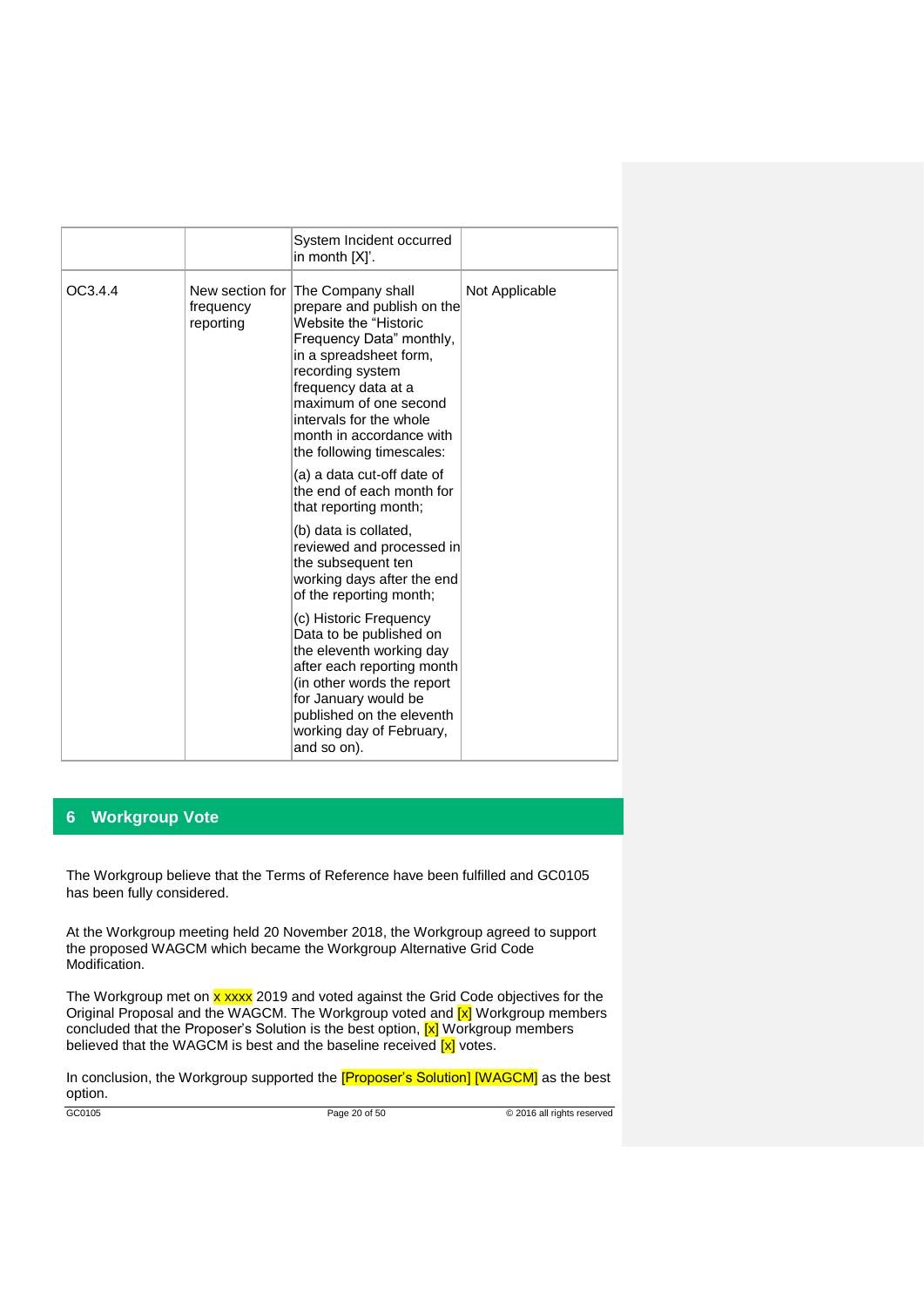The voting record is detailed below:

**Vote 1** *– does the Proposer's Solution or WACM facilitate the objectives better than the Baseline?*

*Vote recording guidelines:*

" $Y$ " = Yes

" $N$ " = No

"-" = Neutral

| Workgroup<br><b>Member</b>     | <b>Better</b><br><b>facilitates</b><br>AGCO (i) | <b>Better</b><br><b>facilitates</b><br><b>AGCO</b><br>(ii)? | <b>Better</b><br><b>facilitates</b><br><b>AGCO</b><br>$(iii)$ ? | <b>Better</b><br>facilitates<br><b>AGCO</b><br>$(vi)$ ? | <b>Better</b><br><b>facilitates</b><br><b>AGCO</b><br>$\overline{(v)^2}$ | <b>Overall</b><br>(Y/N)    |
|--------------------------------|-------------------------------------------------|-------------------------------------------------------------|-----------------------------------------------------------------|---------------------------------------------------------|--------------------------------------------------------------------------|----------------------------|
| <b>Guy Nicholson</b>           |                                                 |                                                             |                                                                 |                                                         |                                                                          |                            |
| Proposer's<br>Solution         |                                                 |                                                             |                                                                 |                                                         |                                                                          |                            |
| <b>WAGCM</b>                   |                                                 |                                                             |                                                                 |                                                         |                                                                          |                            |
| Voting Statement:<br>XX        |                                                 |                                                             |                                                                 |                                                         |                                                                          |                            |
| Simon Sheridan                 |                                                 |                                                             |                                                                 |                                                         |                                                                          |                            |
| Proposer's<br>Solution         |                                                 |                                                             |                                                                 |                                                         |                                                                          |                            |
| <b>WAGCM</b>                   |                                                 |                                                             |                                                                 |                                                         |                                                                          |                            |
| <b>Voting Statement:</b><br>Xx |                                                 |                                                             |                                                                 |                                                         |                                                                          |                            |
| <b>Garth Graham</b>            |                                                 |                                                             |                                                                 |                                                         |                                                                          |                            |
| Proposer's<br>Solution         |                                                 |                                                             |                                                                 |                                                         |                                                                          |                            |
| <b>WAGCM</b>                   |                                                 |                                                             |                                                                 |                                                         |                                                                          |                            |
| <b>Voting Statement:</b><br>Xx |                                                 |                                                             |                                                                 |                                                         |                                                                          |                            |
| GC0105                         |                                                 |                                                             | Page 21 of 50                                                   |                                                         |                                                                          | © 2016 all rights reserved |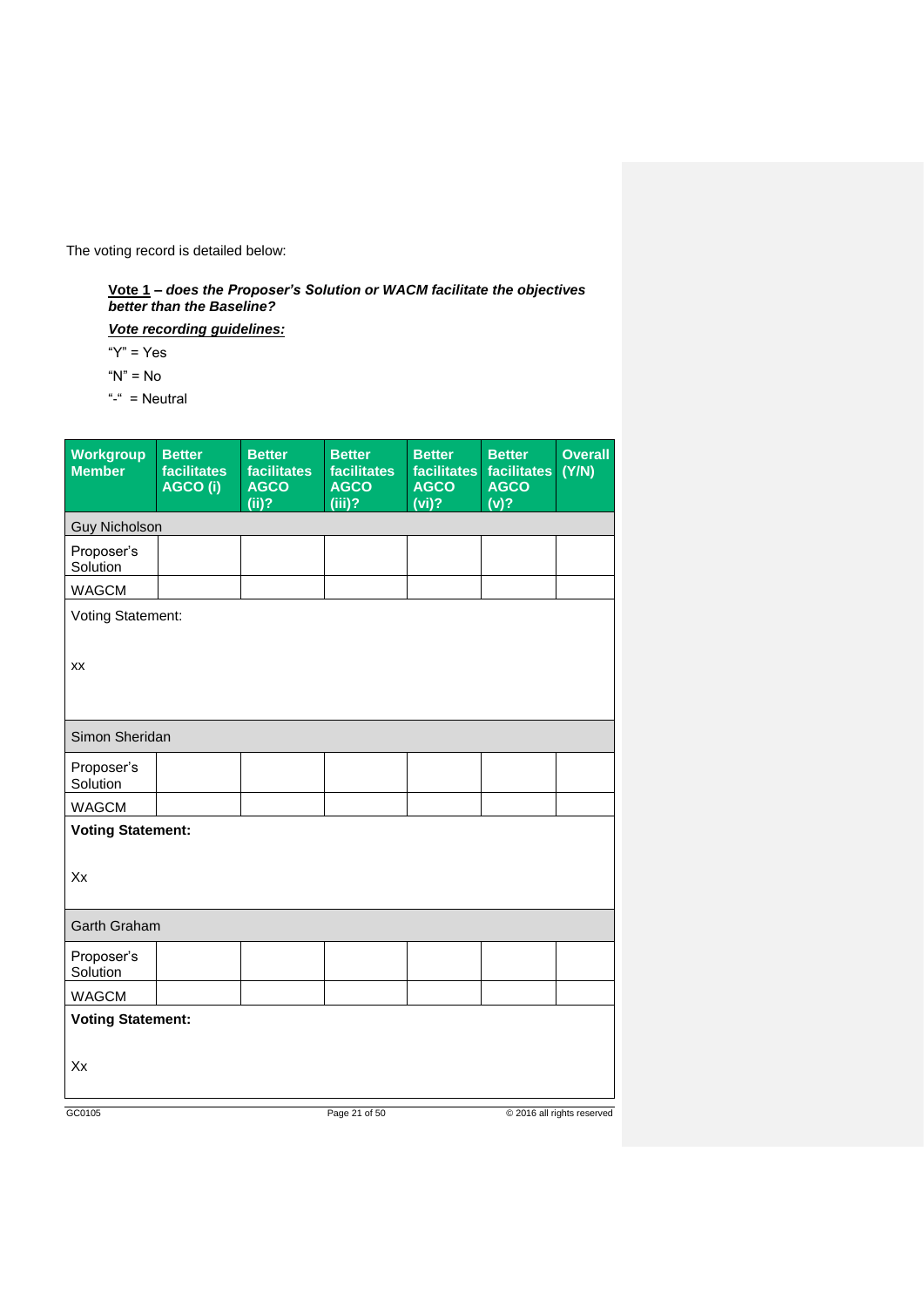| Alan Creighton                                                                                                             |                          |     |     |     |     |     |
|----------------------------------------------------------------------------------------------------------------------------|--------------------------|-----|-----|-----|-----|-----|
| Proposer's<br>Solution                                                                                                     |                          |     |     |     |     |     |
| <b>WAGCM</b>                                                                                                               |                          |     |     |     |     |     |
| <b>Voting Statement:</b>                                                                                                   |                          |     |     |     |     |     |
|                                                                                                                            |                          |     |     |     |     |     |
| XX                                                                                                                         |                          |     |     |     |     |     |
|                                                                                                                            |                          |     |     |     |     |     |
| <b>Isaac Gutierrez</b>                                                                                                     |                          |     |     |     |     |     |
| Proposer's<br>Solution                                                                                                     |                          |     |     |     |     |     |
| <b>WAGCM</b>                                                                                                               |                          |     |     |     |     |     |
|                                                                                                                            | <b>Voting Statement:</b> |     |     |     |     |     |
|                                                                                                                            |                          |     |     |     |     |     |
| XX                                                                                                                         |                          |     |     |     |     |     |
|                                                                                                                            |                          |     |     |     |     |     |
| Fernando Morales - Not eligible to vote as attendance is less than 50% as set out on<br>the Workgroup's Terms of Reference |                          |     |     |     |     |     |
| Proposer's<br>Solution                                                                                                     | N/A                      | N/A | N/A | N/A | N/A | N/A |
| <b>WAGCM</b>                                                                                                               | N/A                      | N/A | N/A | N/A | N/A | N/A |
| <b>Voting Statement:</b>                                                                                                   |                          |     |     |     |     |     |
|                                                                                                                            |                          |     |     |     |     |     |
| N/A                                                                                                                        |                          |     |     |     |     |     |
|                                                                                                                            |                          |     |     |     |     |     |

## **Vote 2 –** *Which option is the best? (Baseline, Proposer's Solution or WAGCM)*

| <b>Workgroup Member</b> | <b>BEST</b><br><b>Option?</b> |
|-------------------------|-------------------------------|
| Guy Nicholson           |                               |
| Simon Sheridan          |                               |
| Garth Graham            |                               |
| Alan Creighton          |                               |
| <b>Isaac Gutierrez</b>  |                               |
| <b>Fernando Morales</b> | N/A                           |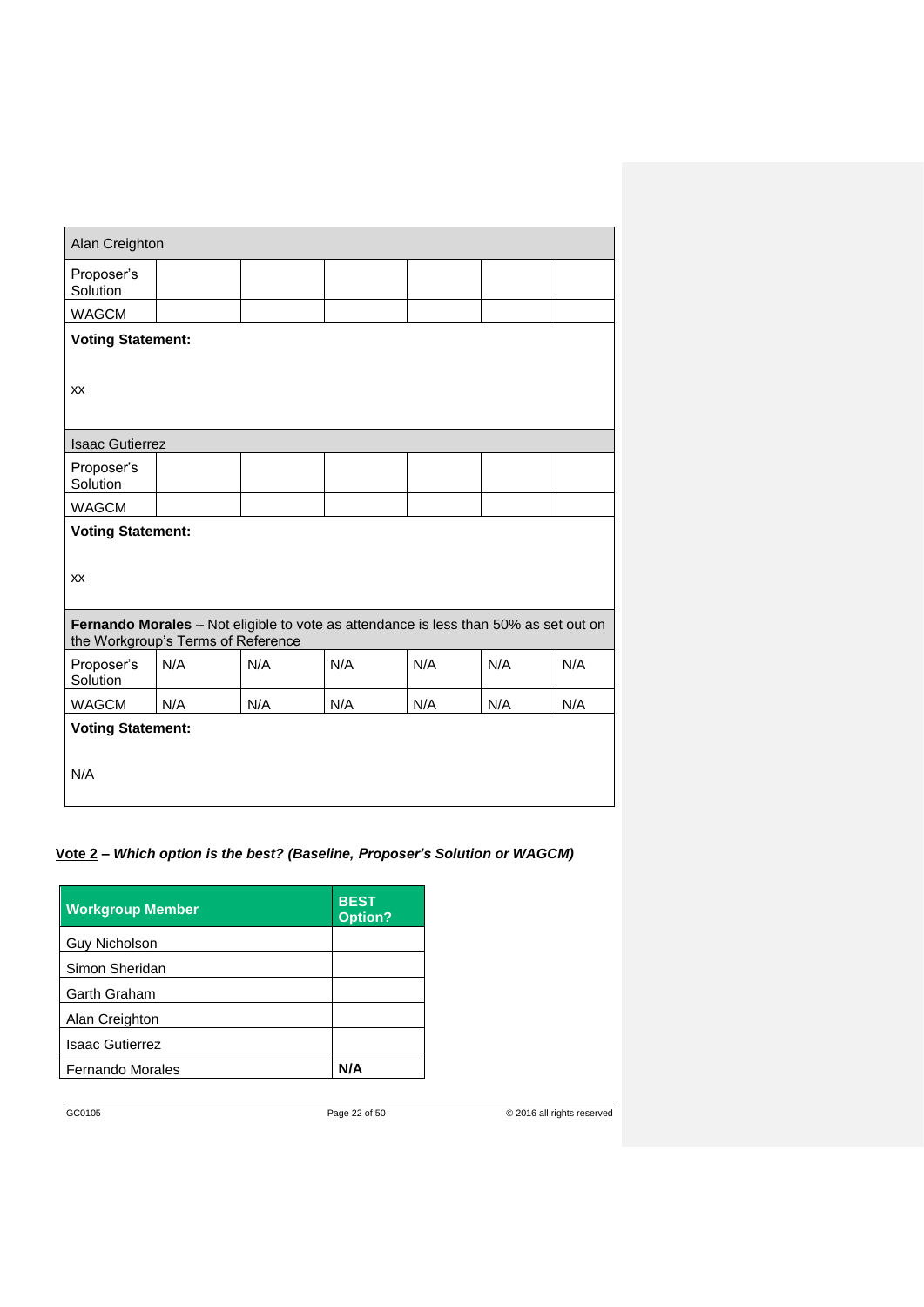## **7 GC0105: Relevant Grid Code Objectives**

The assessment below is the Proposer's view of how GC0105 meets the Grid Code Objectives.

| Impact of the modification on the Applicable Grid Code Objectives:                                                                                                                                                                                                                                                                                                                        |                                                                                                                                                                                         |  |  |  |  |
|-------------------------------------------------------------------------------------------------------------------------------------------------------------------------------------------------------------------------------------------------------------------------------------------------------------------------------------------------------------------------------------------|-----------------------------------------------------------------------------------------------------------------------------------------------------------------------------------------|--|--|--|--|
| Relevant Objective                                                                                                                                                                                                                                                                                                                                                                        | Identified impact                                                                                                                                                                       |  |  |  |  |
| (a) To permit the development, maintenance and<br>operation of an efficient, coordinated and<br>economical system for the transmission of<br>electricity                                                                                                                                                                                                                                  | Positive – because data would be<br>reported which could indicate<br>problems emerging due to the<br>change of generation technologies.                                                 |  |  |  |  |
| (b) Facilitating effective competition in the<br>generation and supply of electricity (and<br>without limiting the foregoing, to facilitate the<br>national electricity transmission system being<br>made available to persons authorised to<br>supply or generate electricity on terms which<br>neither prevent nor restrict competition in the<br>supply or generation of electricity); | Positive - because system<br>incidents are generally not zero<br>cost and identification of incidents<br>could provide information for<br>CUSC changes to better reflect<br>such costs. |  |  |  |  |
| (c) Subject to sub-paragraphs (i) and (ii), to<br>promote the security and efficiency of the<br>electricity generation, transmission and<br>distribution systems in the national electricity<br>transmission system operator area taken as a<br>whole;                                                                                                                                    | Positive – because security is<br>threatened if events are not<br>contained and the reporting sheds<br>light on the ongoing effectiveness<br>of containment measures.                   |  |  |  |  |
| (d) To efficiently discharge the obligations<br>imposed upon the licensee by this license and<br>to comply with the Electricity Regulation and<br>any relevant legally binding decisions of the<br>European Commission and/or the Agency;<br>and                                                                                                                                          | Neutral                                                                                                                                                                                 |  |  |  |  |
| (e) To promote efficiency in the implementation<br>and administration of the Grid Code<br>arrangements                                                                                                                                                                                                                                                                                    | Positive – because the report has<br>been provided in the past but has<br>not been documented in the Grid<br>Code and not been clearly<br>specified.                                    |  |  |  |  |

The benefits of publishing a System Incidents report have been recognised by the industry and the Grid Code Panel over the years as this reporting has already been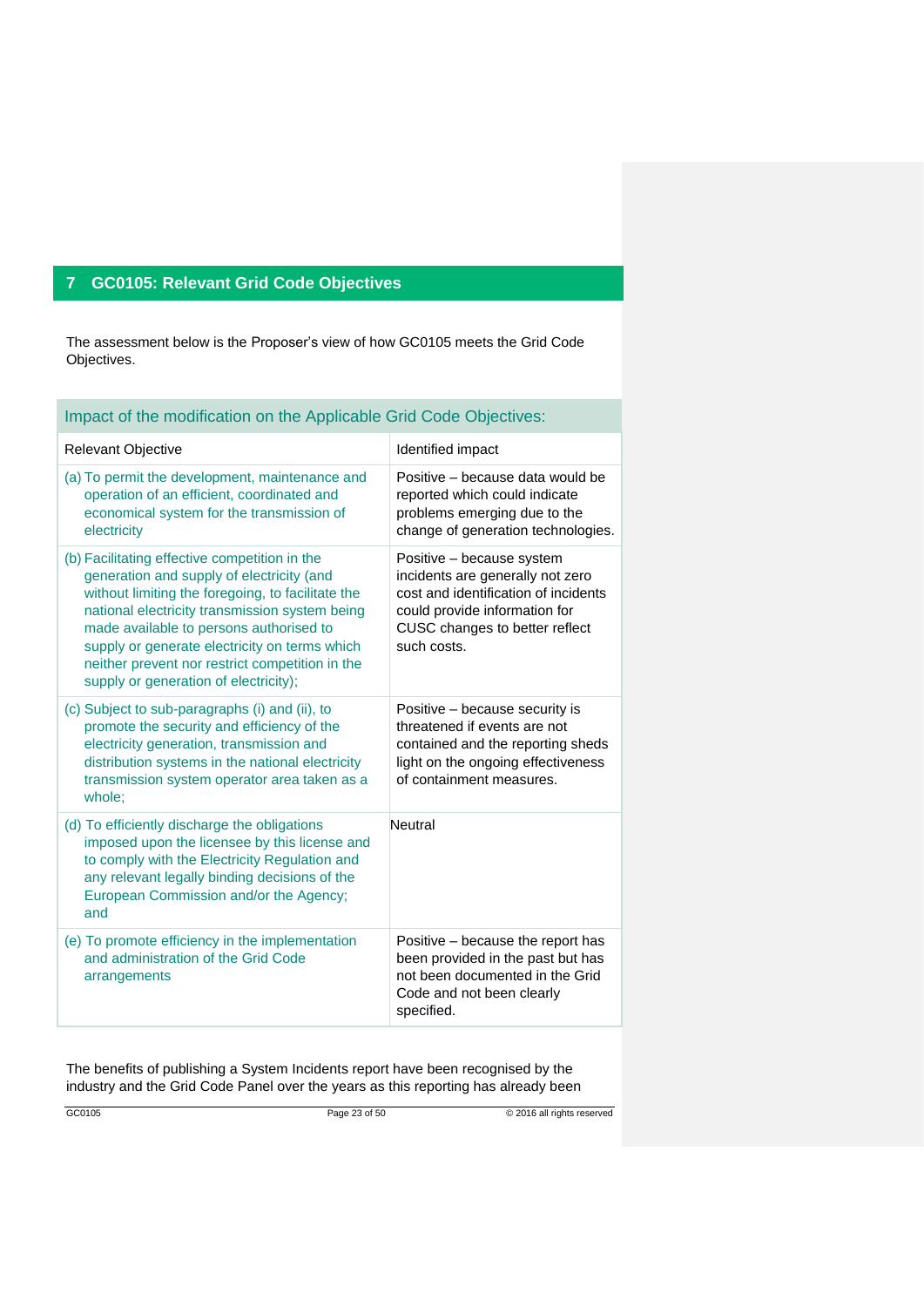implemented on an annual basis since 1997. The benefits are that the report. will help ensure that the Grid Code requirements are fit for purpose and will serve as an early warning if certain Grid Code requirements need to be reassessed as the transmission and distribution systems (together with the load and generation connected to them) changes as GB moves towards a low carbon economy.

## **8 Implementation**

The Proposer's view is that the costs of producing a System Incidents report are already largely covered as the report has been produced on an annual basis since 1997 at an estimated cost of around £1000 (no more than £10,000). The proposal is that the requirement to produce a System Incidents report should be implemented as soon as practicable as National Grid ESO have made this report many times before.

Therefore, it is proposed that the legal text changes to the Grid Code will be implemented within ten Working Days of an Authority decision. In terms of the production of the report by National Grid  $ESO<sup>8</sup>$ , its publications on National Grid ESO's website and then its presentation to the GCRP, this will be done annually on or around the 14 November. To ensure openness and transparency for stakeholders, all system incidents for the period prior to<sup>9</sup> the implementation of this proposal will be reported in the first report.

## **9 Legal Text**

-

The Legal text for the Proposer's Solution is contained in Annex 7 of this report.

The Legal Text to support the WAGCM is contained in Annex 8 of this report.

<sup>&</sup>lt;sup>8</sup> For the avoidance of doubt; given the current (March 2018) deliberations about the separation of the System

Operation functions from the Transmission Owner parts of NGET; the obligation to produce the report will be placed upon the System Operation part of the separated business.

 $9$  The last report **ref** "ROCOF GCRP\_15-16" submitted to the GCRP covered the period up to [20/Nov/2016

GC0105 **Page 24 of 50 CO105 Page 24 of 50 CO105 CO105 Page 24 of 50 CO105 Page 24 of 50 CO105 Page 24 of 50 CO105 Page 24 of 50 CO105 Page 24 of 50 CO105 Page 24 of 50 CO105 Page 24 of 50** Thus, the first report will cover the period from that date onwards.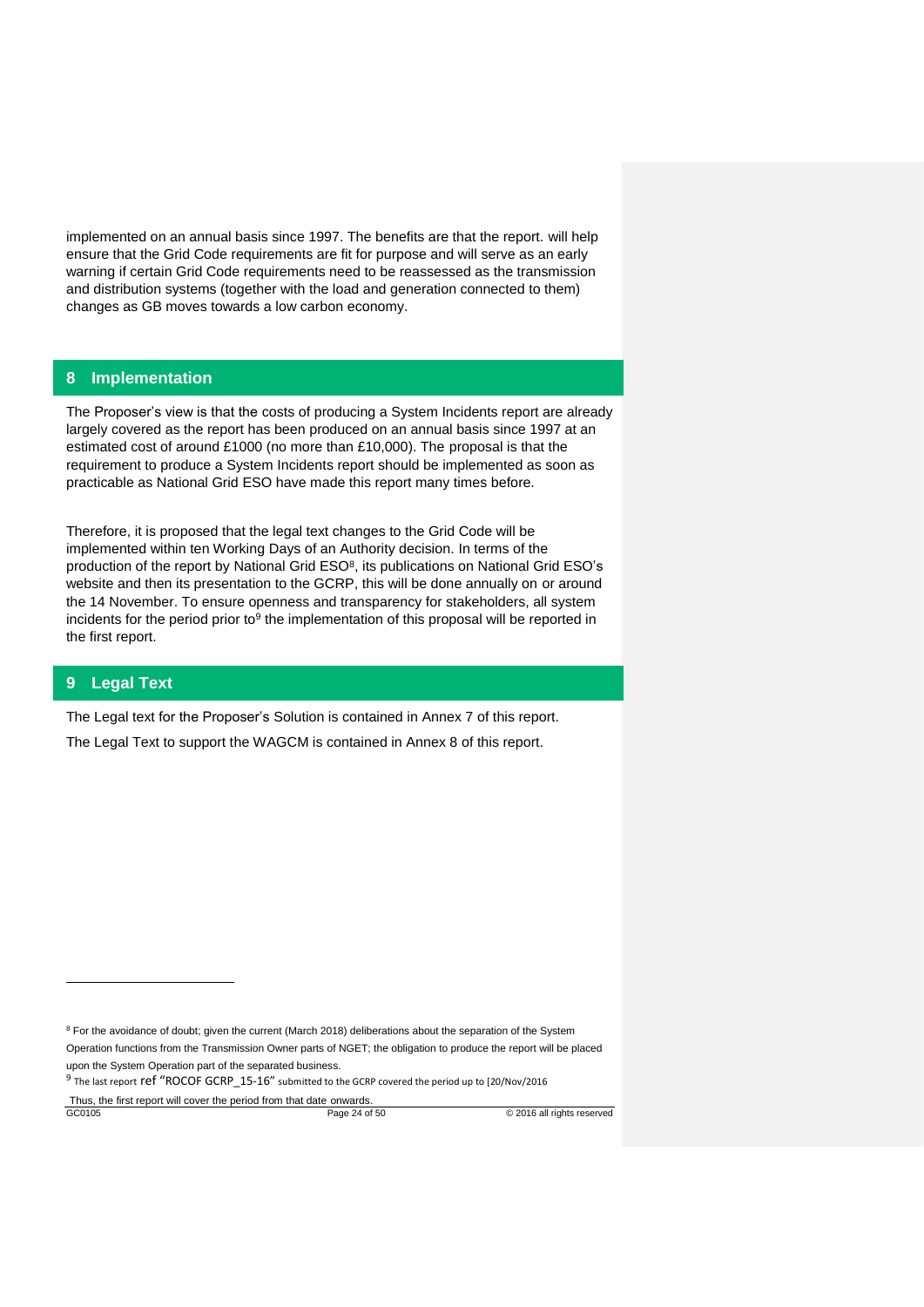**Annex 1: GC0105 Terms of Reference**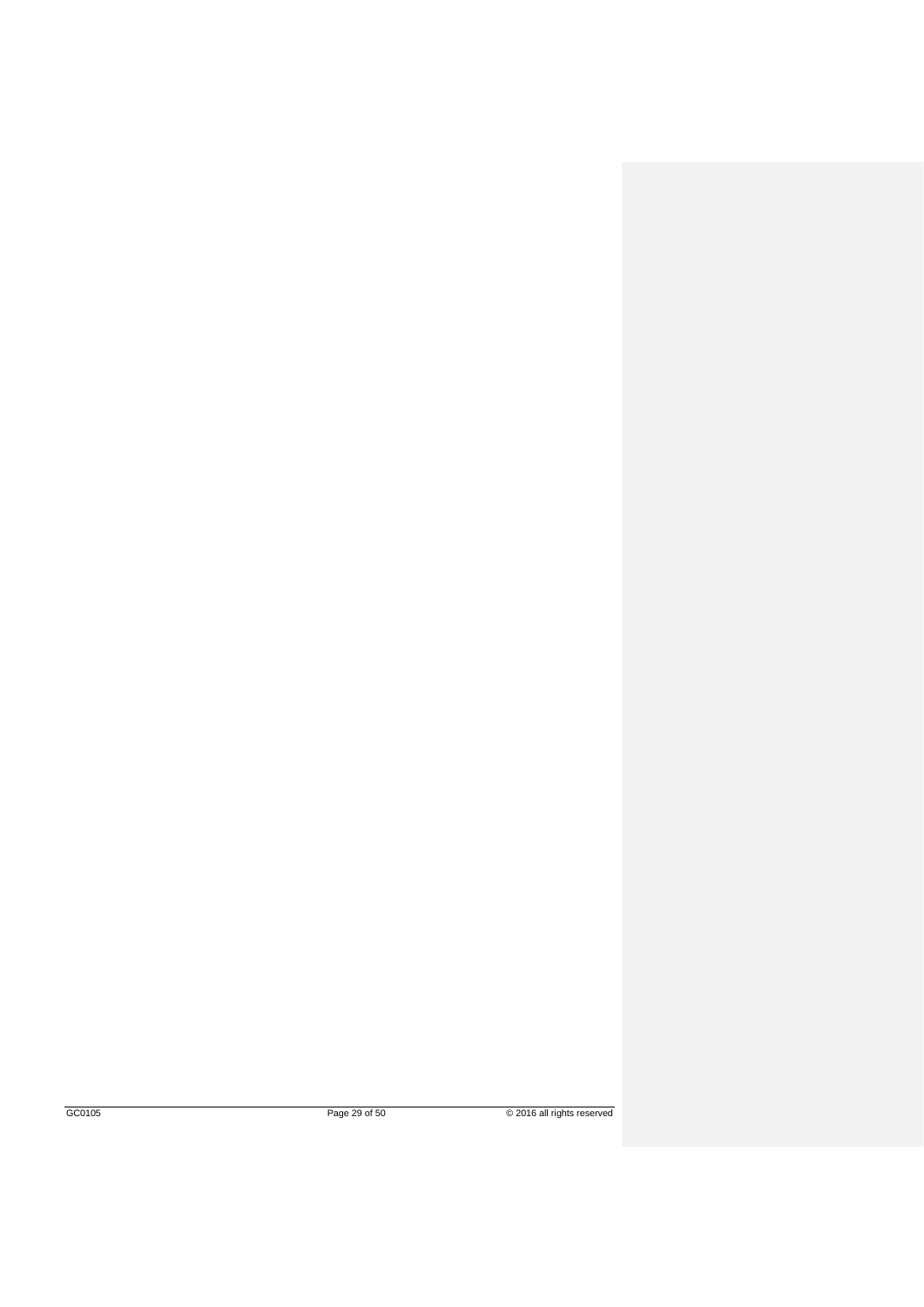**Annex 2: Most recent System Incidents report to GCRP in January 2017 ref ROCOF GCRP 15-16**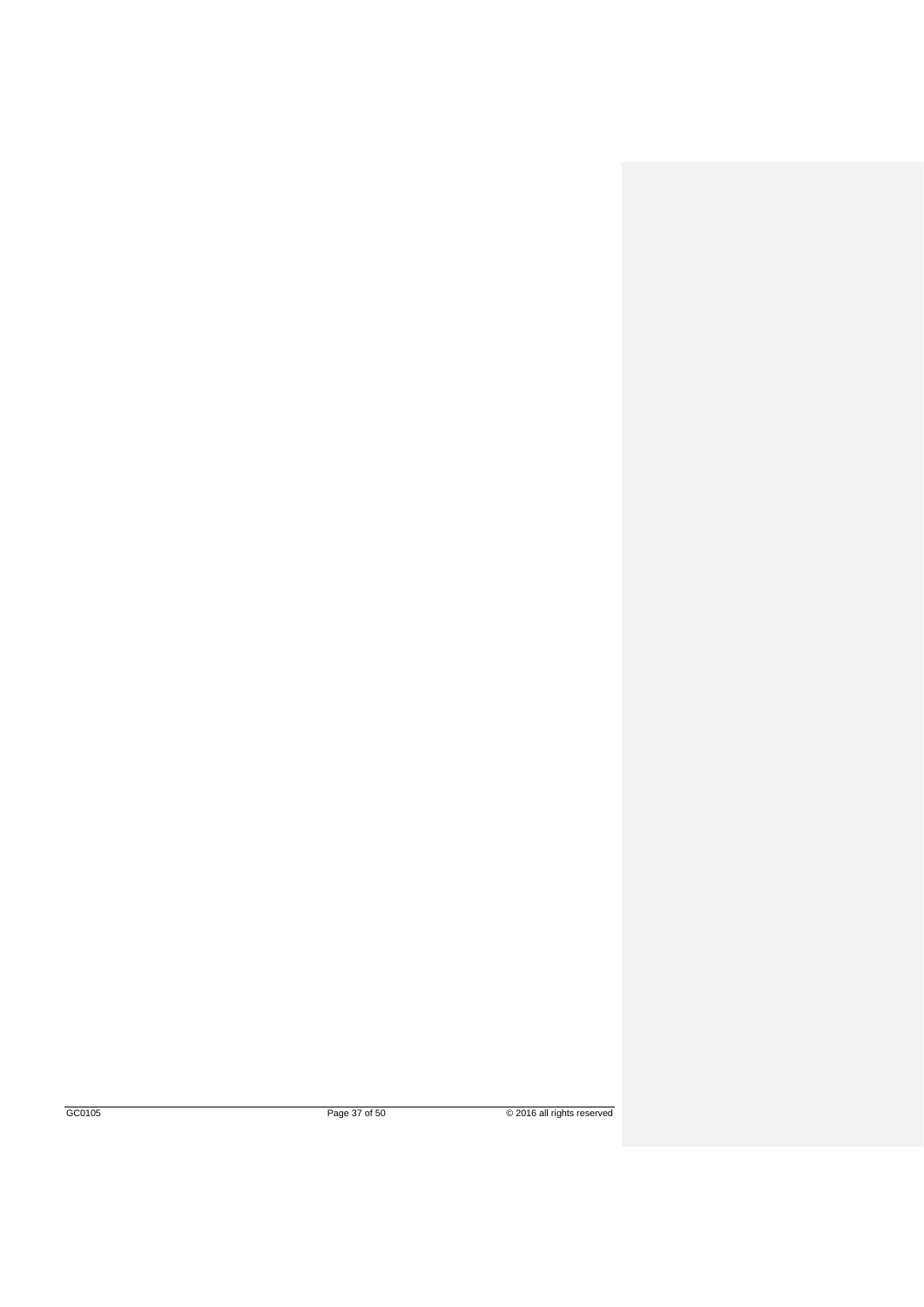**Annex 3: Proposer Presentation to Workgroup October 2018 "Examples of reporting"**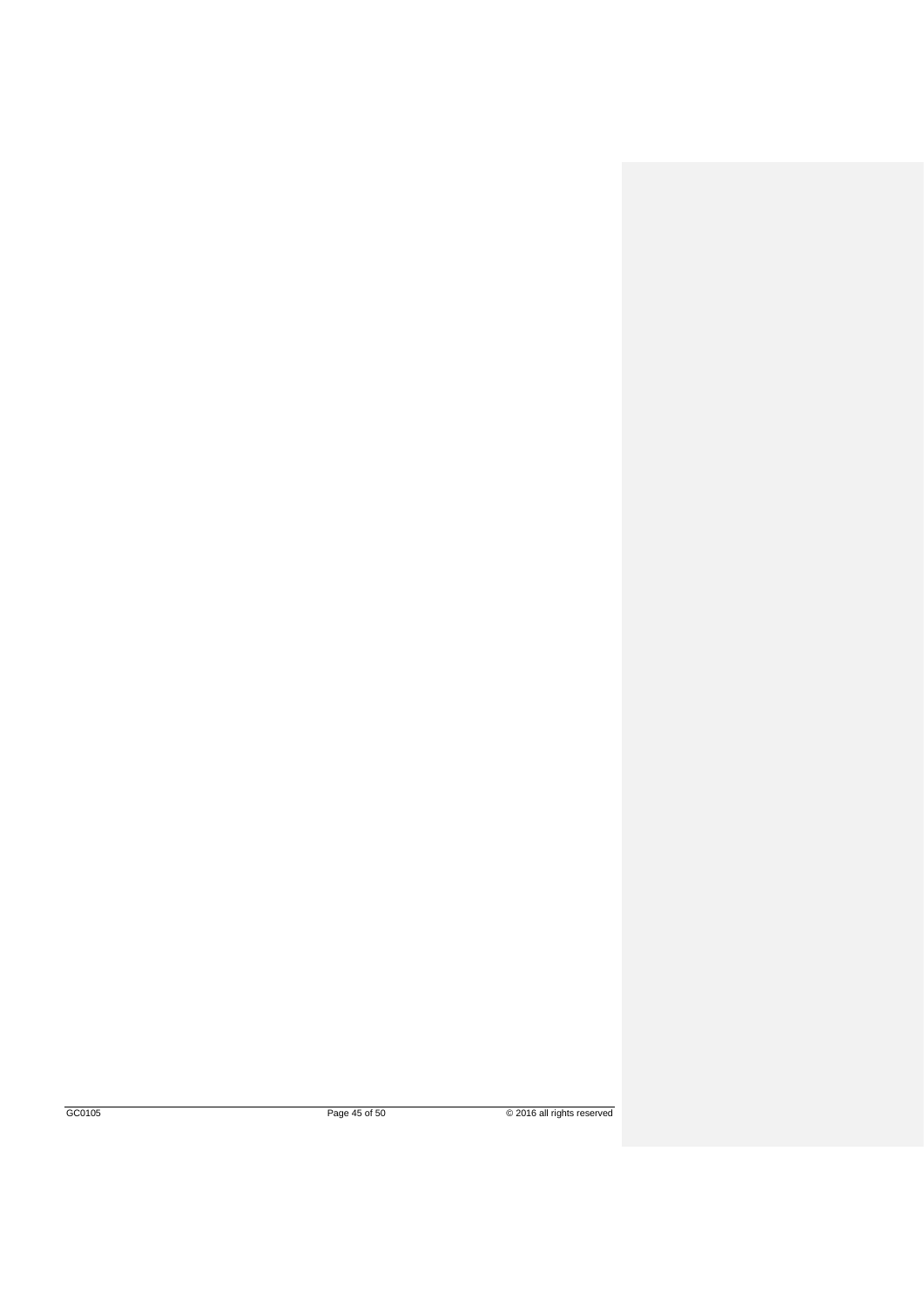## **Annex 4: NGET Proposed Workgroup Alternative Grid Code Modification (WAGCM)**

The following proposed WAGCM below was raised by National Grid ESO, this was subsequently voted upon by the Workgroup – see in particular Section 4 of this report for further details.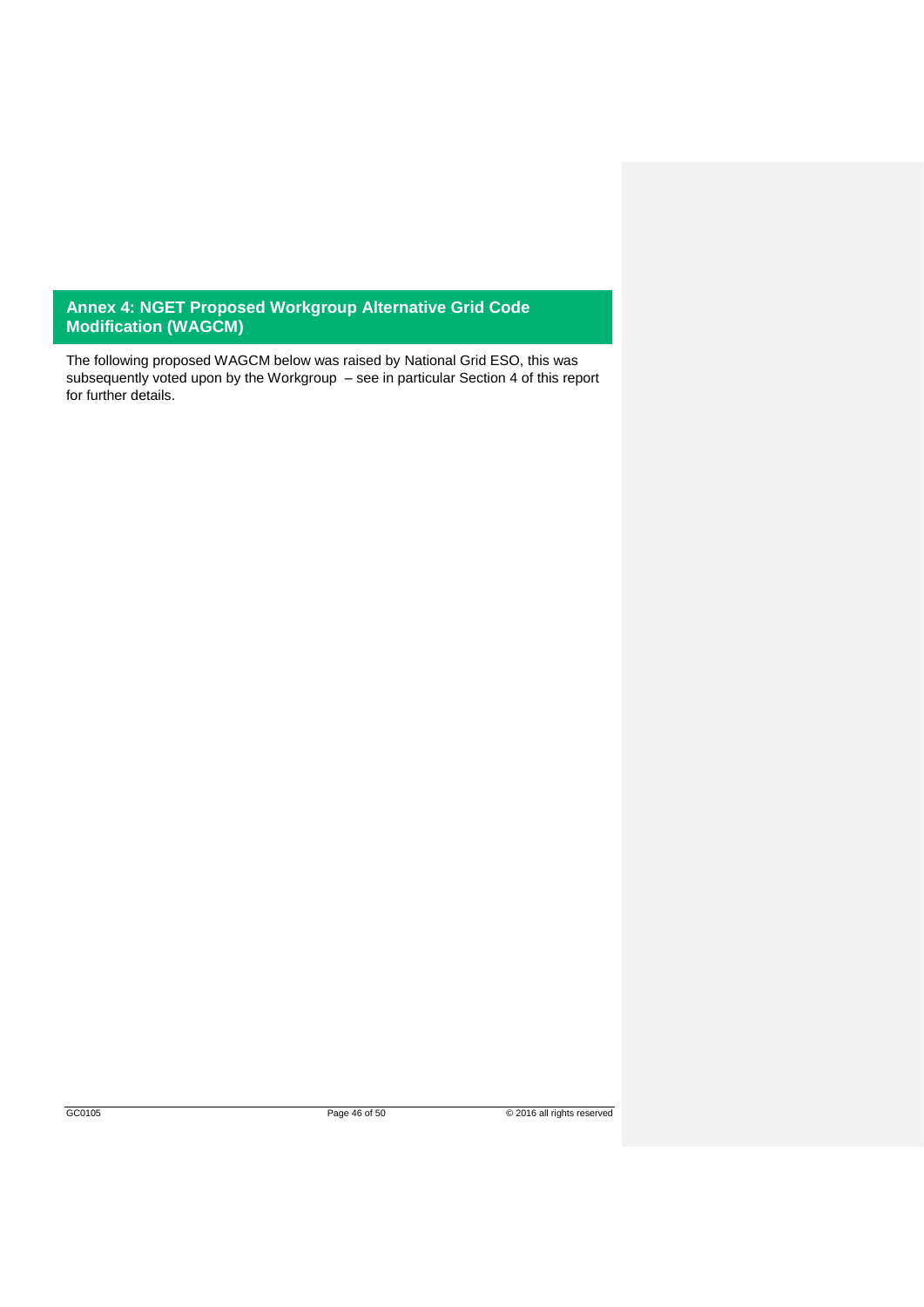**Annex 5: Workgroup Consultation Responses**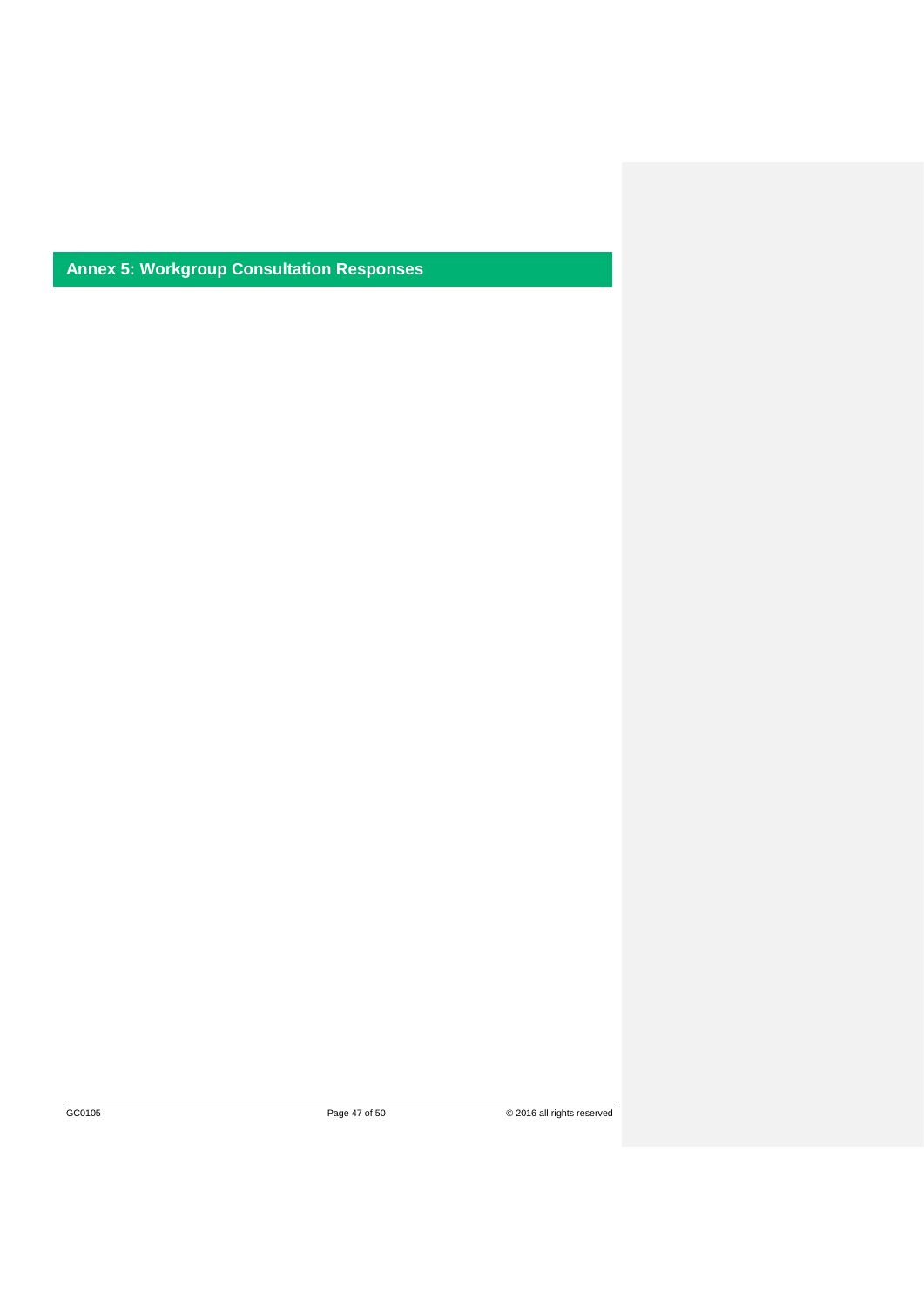

# **Annex 6: Workgroup Attendance Register**

The following is the attendance register for the Workgroup:

| <b>Name</b>                                  | Organisation                                           | <b>Role</b>                                                        | 22/02/17 | 16/03/17 | 17/10/18 | 14/01/19 | 01/02/19 | 18/02/19 | 13/03/19 | 16/05/19 | 02/09/19 |
|----------------------------------------------|--------------------------------------------------------|--------------------------------------------------------------------|----------|----------|----------|----------|----------|----------|----------|----------|----------|
| <b>Guy Nicholson</b>                         | <b>Statkraft</b>                                       | Proposer                                                           | Attended | Attended | Attended | Attended | Attended | Attended | Attended | Attended |          |
| Rob Wilson<br>$(22/02/17 -$<br>16/03/17      | National Grid System<br><b>Operator Representative</b> | <b>Workgroup Member</b>                                            | Attended | Attended | Attended | Attended | Attended | Attended | Attended | Attended |          |
| Simon Sheridan<br>$(16/03/17 -$<br>18/02/17) |                                                        |                                                                    |          |          |          |          |          |          |          |          |          |
| Greg Heavens<br>(13/03/19)                   |                                                        |                                                                    |          |          |          |          |          |          |          |          |          |
| Garth Graham                                 | <b>SSE</b>                                             | Workgroup Member                                                   | Attended | Attended | Attended | Attended | Attended | Attended | Attended | Attended |          |
| Alan Creighton                               | Northern Powergrid                                     | Workgroup Member                                                   | Attended | Attended | Attended | Attended | Attended | Attended | Attended | Attended |          |
| <b>Isaac Gutierrez</b>                       | <b>Scottish Power</b>                                  | <b>Workgroup Member</b>                                            | Attended | Attended | Attended | Attended | Attended | Absent   | Absent   | Absent   |          |
| Fernando Morales                             | <b>Highview Power</b>                                  | <b>Workgroup Member</b>                                            | N/A      | N/A      | N/A      | N/A      | N/A      | N/A      | N/A      | Attended |          |
|                                              |                                                        | NB joined the<br>Workgroup ahead of<br>the meeting on<br>16/09/19. |          |          |          |          |          |          |          |          |          |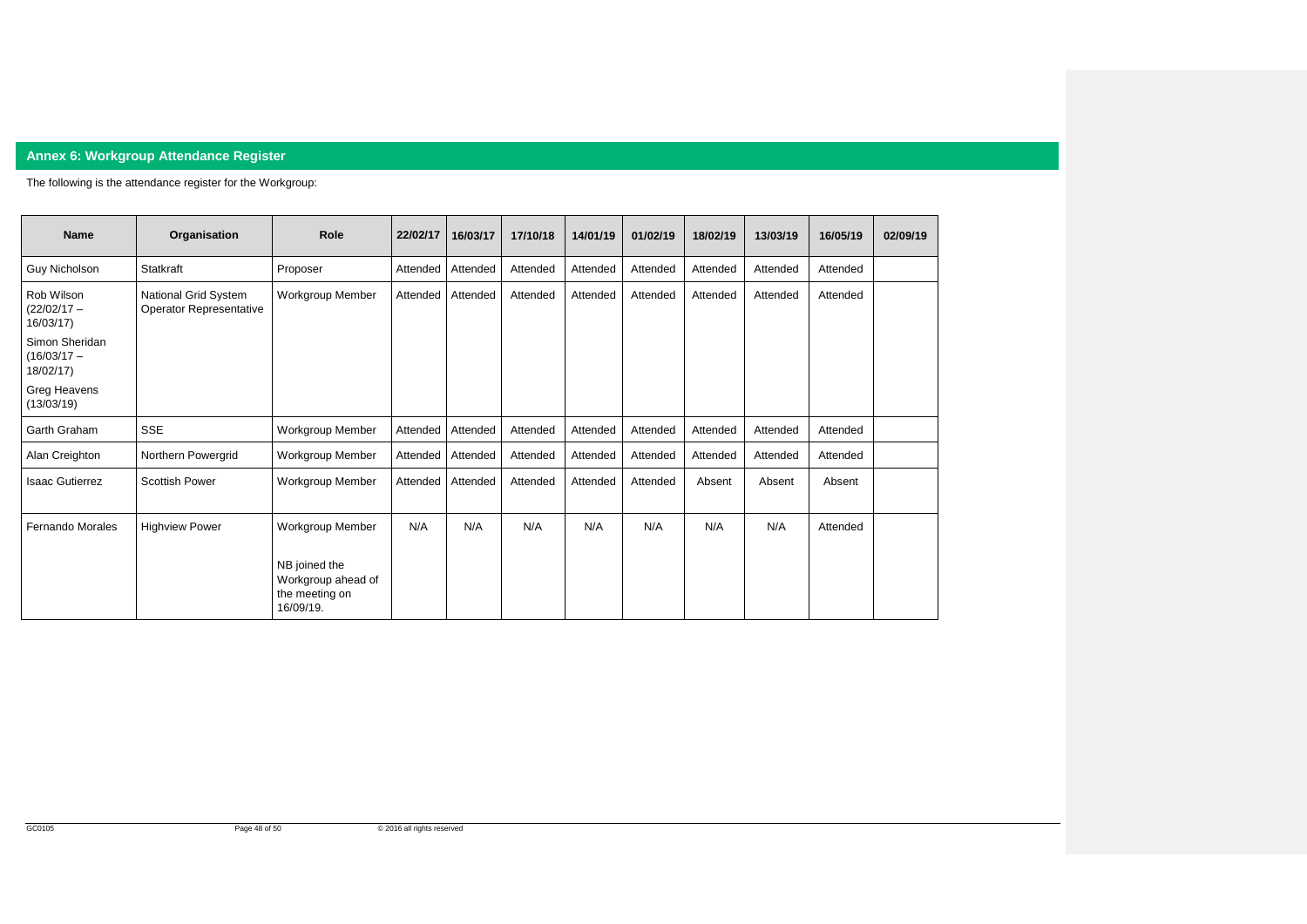**Annex 7: Proposer's Solution Legal Text**